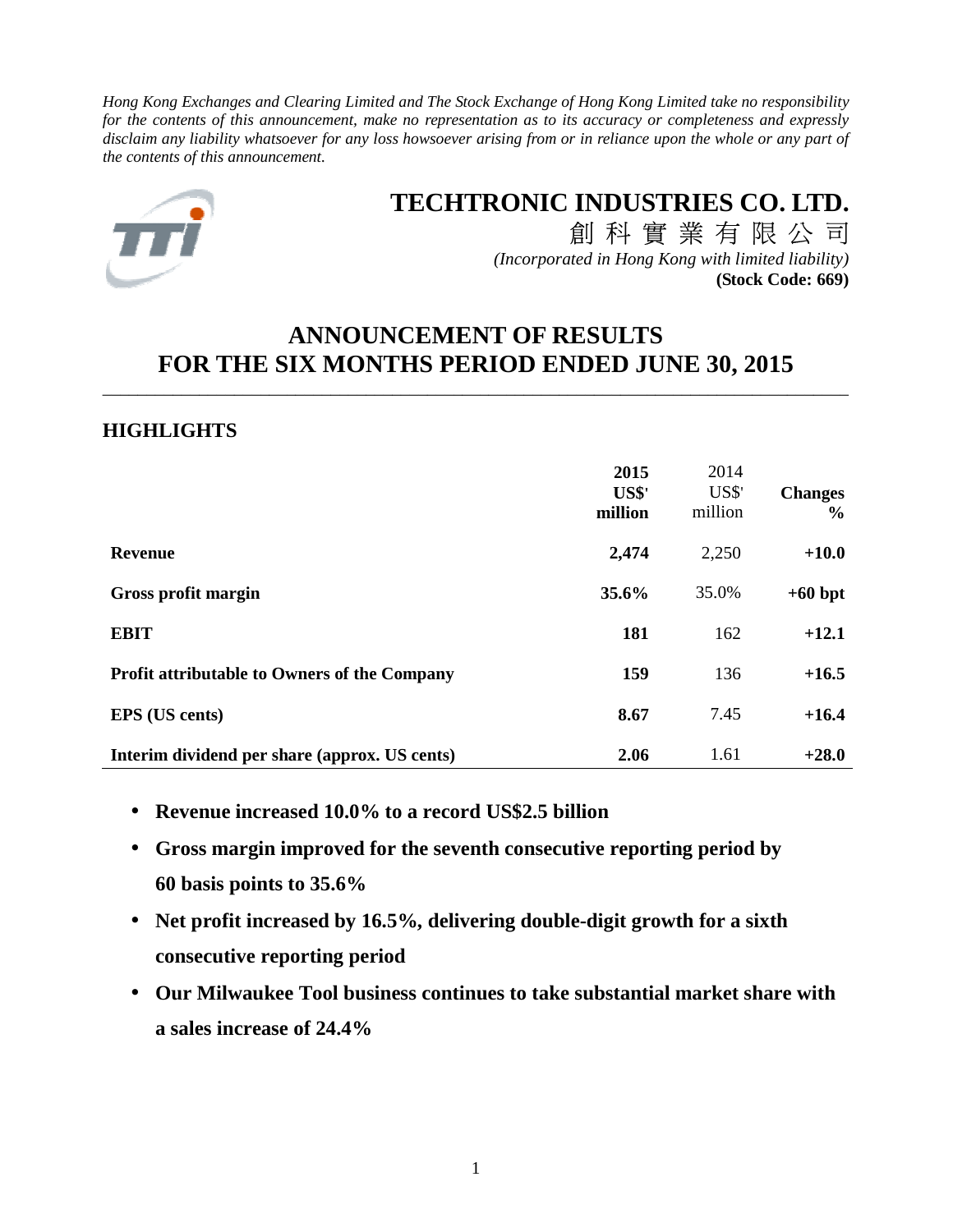The board of directors (the "Directors" or the "Board") of Techtronic Industries Company Limited ("TTI" or the "Company") is pleased to announce the unaudited consolidated results of the Company and its subsidiaries (together, the "Group") for the six months period ended June 30, 2015 together with the comparative figures in 2014.

# **INTERIM DIVIDEND**

The Directors have resolved to declare an interim dividend of HK16.00 cents (approximately US2.06 cents) (2014: HK12.50 cents (approximately US1.61 cents)) per share for the six months period ended June 30, 2015. The interim dividend will be paid to shareholders listed on the register of members of the Company on September 7, 2015. It is expected that the interim dividend will be paid on or about September 25, 2015.

# **MANAGEMENT'S DISCUSSION AND ANALYSIS**

## **Record performance**

In the first half of 2015, TTI delivered record results with double-digit growth in revenue, gross profit and net income. Profit margins continued to improve with revenues increasing by 10.0% or 14.4% when excluding the effect of foreign currency exchange. All regions delivered impressive organic growth, demonstrating the company's ability to capture market share through innovation. The Power Equipment segment, comprising 79.1% of the Group's revenue, generated double-digit sales growth of 16.7%, outpacing the power tool industry with our Milwaukee Tool business recording a 24.4% increase in global sales. The Consumer Power Tools and Outdoor Products businesses showed strong momentum also delivering double-digit increases in sales. Accounting for one-fifth of the Group's revenue, the Floor Care and Appliance division continued to grow in the cordless product category although the overall division was down by 9.7%, primarily due to a mandated European Union (EU) Energy Labeling Directive and the strategic exit of our low margin OEM businesses. We view this as episodic and the business will resume its normal course in the years to come.

The Group's strong first half results reflect the continued success of our strategy to bring to market exciting new products with cutting-edge technology such as our industry-leading lithium cordless platforms, powerful brands built on in-depth understanding of customer needs, loyalty from end-users, and consistent commitment to continued improvements in operational efficiency.

Our focus on driving the gross margin to new levels, has yielded the seventh consecutive reporting period of gross margin improvement. The relentless efforts on manufacturing productivity, global purchasing programs, and ongoing initiatives to boost supply chain efficiency, combined with the impact from our high margin new product stream and volume leverage resulted in a 60 basis point improvement in gross margin to 35.6%. Investments in R&D, geographic expansion and marketing programs have driven the flow of new and innovative products, increasing our distribution reach. Our EBIT increased by 12.1% and net profit attributable to shareholders reached US\$159 million, which is a 16.5% expansion. Basic earnings per share increased 16.4% to 8.67 US cents.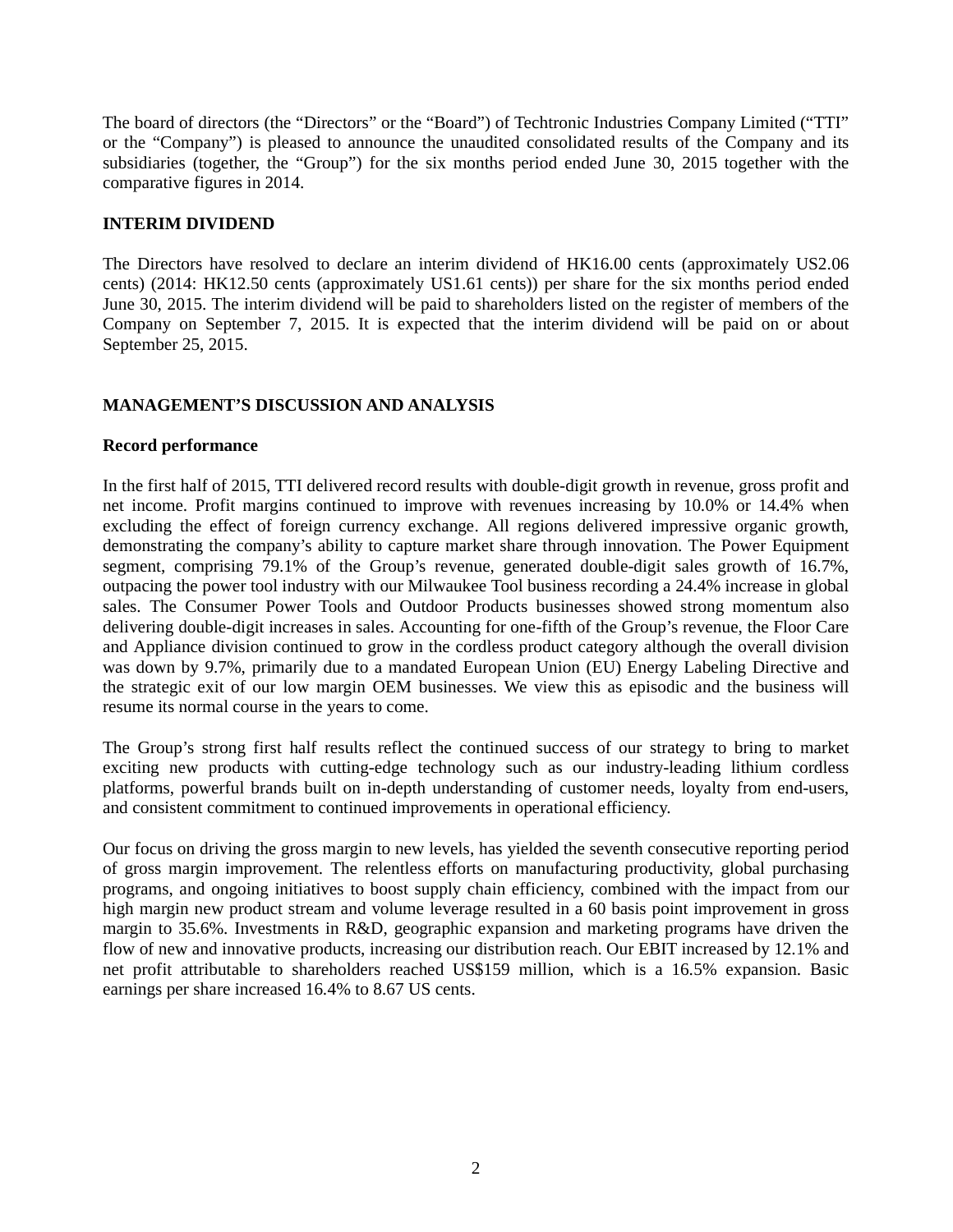## **BUSINESS REVIEW**

#### **Power Equipment**

The Power Equipment business had a strong first half delivering US\$1,958 million in revenue, a 16.7% increase compared with the same period in 2014, accounting for 79.1% of the Group's revenue.

## *Industrial*

Our Milwaukee Tool business delivered another exceptional first half growing 24.4% globally with double-digit sales across all regions. We continue to take market share with a consistent flow of innovative new products, implementation of targeted end-user initiatives and a focus on operational excellence.

The MILWAUKEE M12 and M18 lithium cordless power tool platforms continued to penetrate global markets and were supported by a number of innovative new product additions. The brand's disruptive FUEL technology franchise was fortified with the introduction of breakthrough products such as the industry's first sub-compact 12 volt brushless circular saw. FUEL technology continues to receive an extremely positive response from end users and distribution channels throughout our global markets. Powered by industry-leading technology, the MILWAUKEE brand continues to accelerate professional and industrial users' transition from traditional corded tools to lithium cordless power tools. The introduction of the M18 compact brushless drill driver, hammer drill driver and impact drivers strengthened the MILWAUKEE brand's position among the cordless drilling and driving solutions segment. In the second half of the year, an extensive flow of additional M18 cordless products will be released to bolster our industrial product and productivity solutions offerings.

Our MILWAUKEE brand continues to grow in the power tool accessory business by bringing to market new products that offer productivity enhancing solutions to end-users. We introduced HOLE DOZER bi-metal hole saws, providing end users with high-performance hole-cutting solutions engineered to withstand the extreme conditions of jobsites. In addition, the new MILWAUKEE adjustable hole saw reinforces the brand's position as a leading solutions provider for challenging electrical and plumbing installations.

We strengthened our hand tool business with the introduction of an innovative line of lightweight and compact pliers, storage products that deliver game-changing user-focused solutions, and tape measures with longer-lasting blade life. Continued development of the tape measure business has resulted in double-digit market share gains in targeted markets. We invested in the expansion of our layout and measurement business through EMPIRE levels, which is receiving strong commercial support throughout the U.S. and Canada, and continued expansion across global markets. In addition, operational enhancements within our hand tool business have resulted in significant productivity gains while setting the stage for rapid and sustained growth.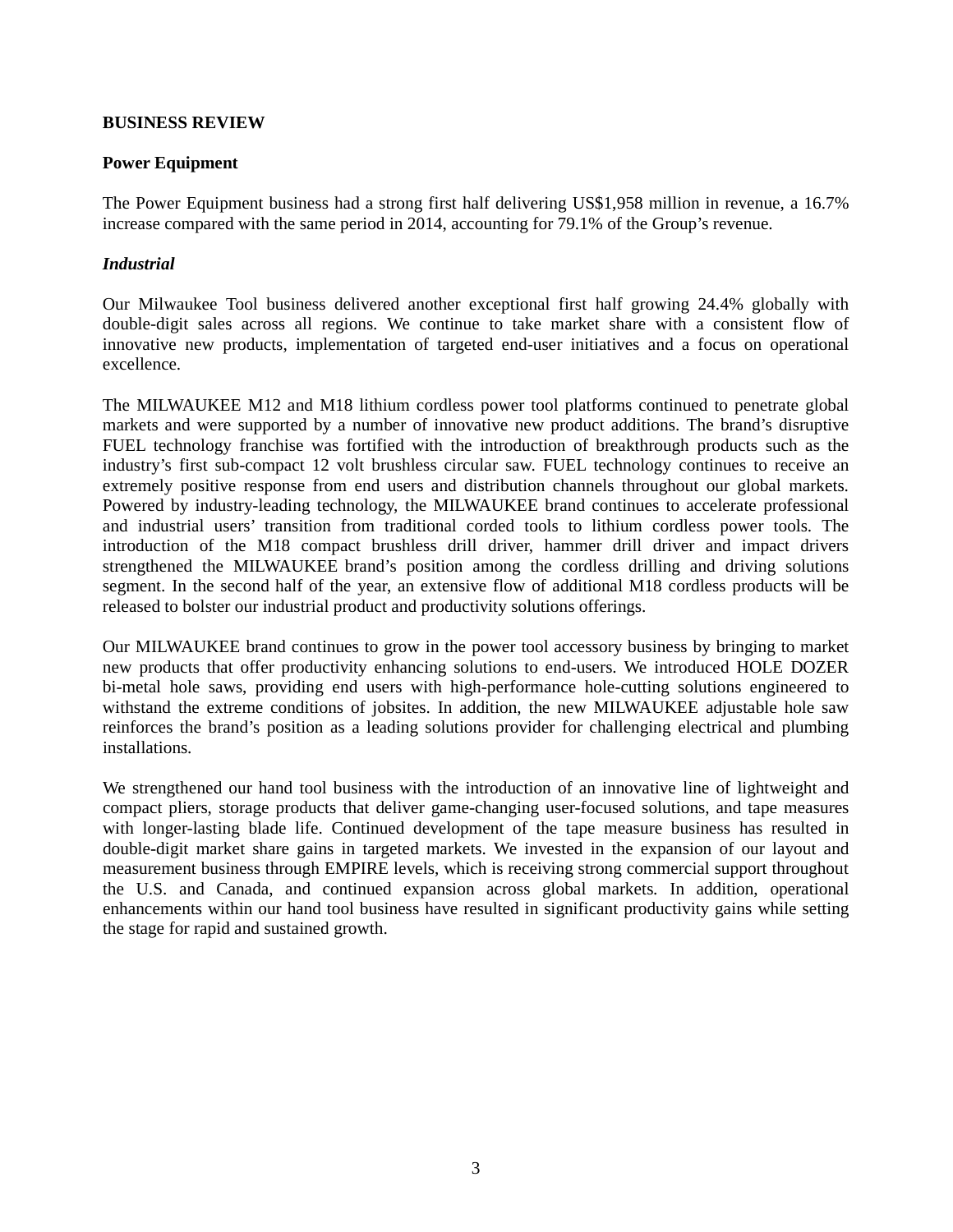## *Consumer Power Tools*

We recorded substantial gains in our Consumer Power Tools business delivering double-digit organic growth across North America, Europe ("EMEA"), and Australia and New Zealand ("ANZ"). RYOBI is the number one do-it-yourself ("DIY") power tools brand in the world and is based on our flagship 18V ONE+ SYSTEM platform. To build on the leadership position of the ONE+ brand, we continue to expand the system through innovative products with industry-leading technological improvements such as the new 5.0ah lithium battery pack. The ONE+ brand is generating customer loyalty with backward compatible new batteries and tools that work with all previous RYOBI 18V ONE+ tools and batteries.

The AEG tradesman brand delivered exceptional growth in EMEA and ANZ. The brand gained traction with a further expansion of the 18V lithium cordless range that has best-in-class features and industry leading lithium technology including the recently launched brushless motor technology.

## *Outdoor Products*

The Outdoor Products business achieved outstanding double-digit growth across the North American, EMEA and ANZ markets. This growth was the result of favorable weather conditions and an exciting range of new products. We are leading the industry's transition to lithium cordless outdoor tools with new products additions to the RYOBI lithium cordless platforms. By driving the benefits of lithium cordless-powered outdoor products, the highly successful RYOBI 18V ONE+ SYSTEM platform and 40V programs generated robust sales and delivered share gains in key markets. In the traditional corded and gas product categories, a number of new additions such as the RYOBI electric pressure washers, RYOBI full crank gas trimmers, and RYOBI gas powered 2800PSI pressure washer contributed to overall business growth. Positive momentum was generated by product marketing events, product training for our retail partners and promotional marketing campaigns.

# **Floor Care and Appliances**

Floor Care and Appliances, accounting for 20.9% of the Group's revenue, declined 9.7% to US\$516 million in the first half of 2015.

As part of our continued focus on building strong brands, we are by design strategically exiting our low margin OEM appliance businesses, which had a significant impact to the revenue decline in this segment. In addition, we underestimated the EMEA sales impact of complying with the EU Energy Labeling Directive. This resulted in higher than expected engineering costs and an oversupply of legacy products in the channel. Fortunately, the episodic impact on our business is behind us and we will be on track for growth in the years to come. On a positive note, our European cordless program is flourishing and holds great promise for the floor care business.

Our North American business exceeded overall industry growth driven by the HOOVER brand at key mass retailers and with our commercial cleaning partners using the HOOVER and ORECK commercial brands. Category share gains were achieved with the expansion of our HOOVER cordless cleaning line of products that are powered by leveraging TTI's lithium cordless technology. We are driving demand for cordless cleaning with the introduction of two revolutionary products including the industry's first cordless upright cleaner with a detachable "lift off" canister and the first cordless hard floor cleaner designed on our market-leading FLOORMATE platform. The ORECK brand generated solid double-digit growth with continued partner store expansion and new product introductions. In addition, our commercial HOOVER brand launched a new innovative platform of products that features industry-leading performance and new HUSHTONE technology, which enables high performance, quiet cleaning for noise-sensitive commercial environments such as offices, hotels and hospitals.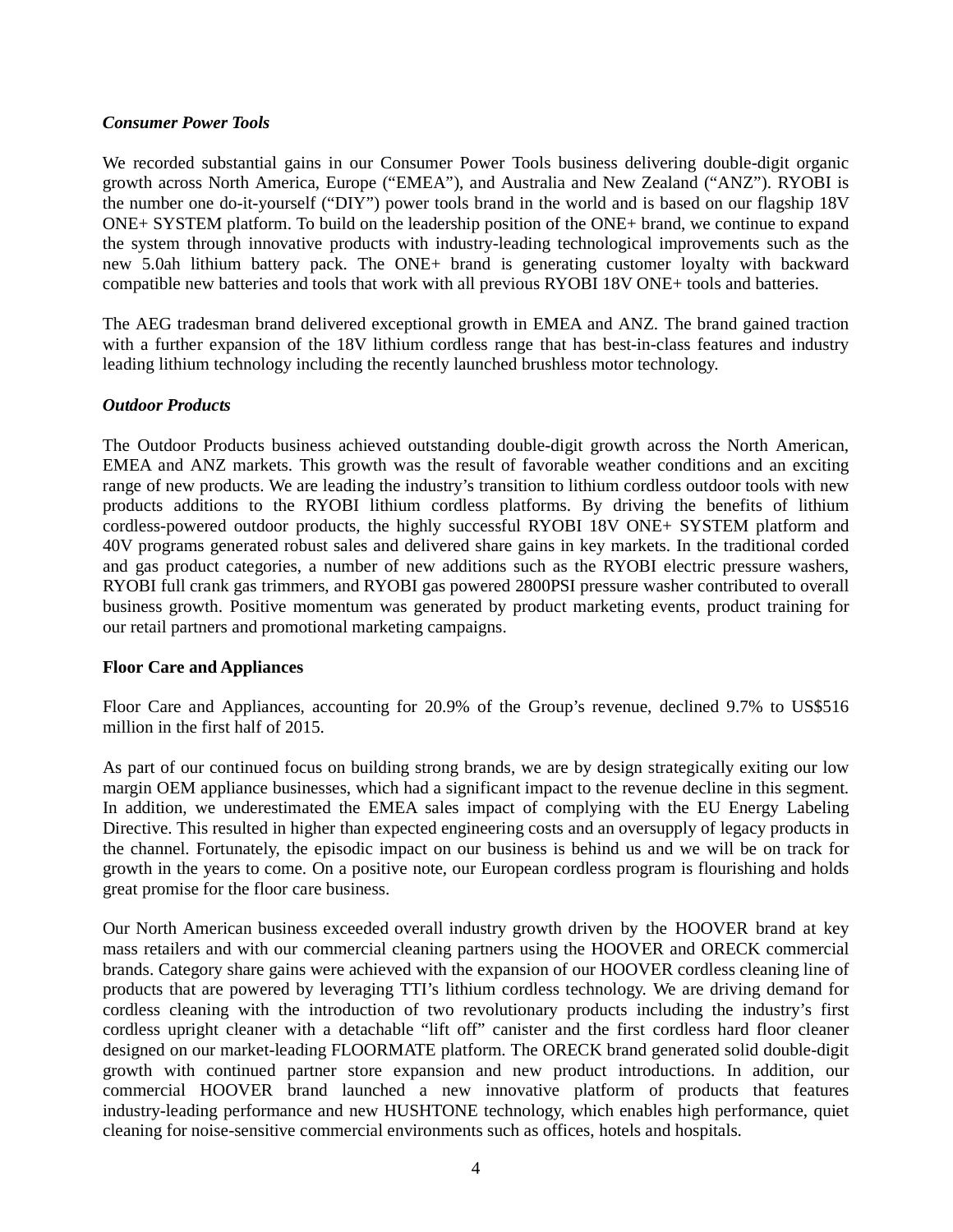#### **OUTLOOK**

TTI is firmly positioned to build on the positive momentum generated by our businesses and we are confident that we will sustain solid organic growth in the second half of the year. At the core of our successful business is a sophisticated product development process that aims to solve end-user needs. Our innovative products, powerful brands, and relentless efforts to pursue operational excellence have set a solid foundation for delivering exceptional organic sales growth and ongoing positive financial performance. We remain focused on propelling our business forward through investments in product development, marketing, and geographic expansion. Our ongoing commitment in these areas will continue to deliver value to support robust business growth and meet financial objectives.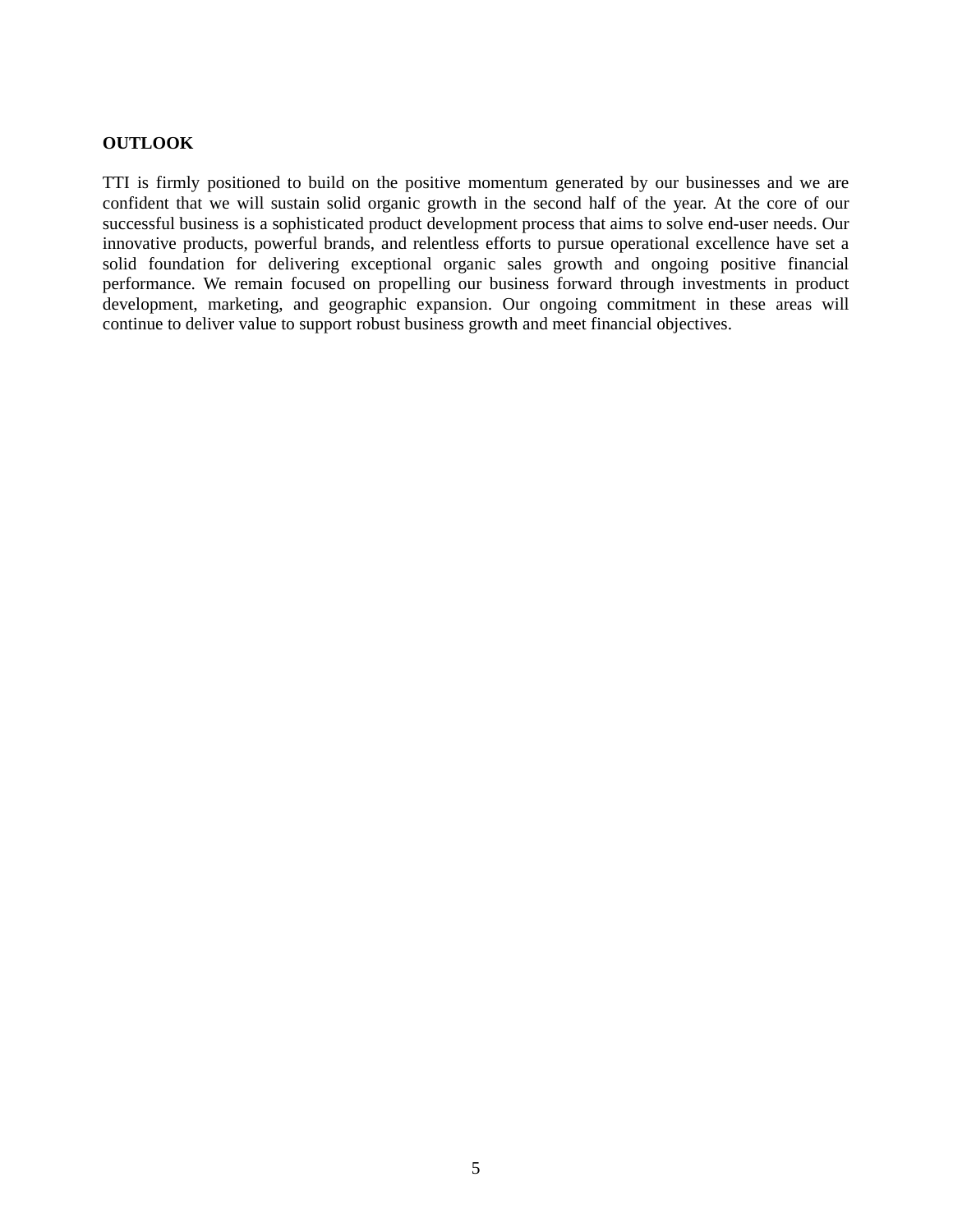## **FINANCIAL REVIEW**

## **Financial Results**

Reported revenue for the period grew by 10.0% as compared to the same period last year, amounted to US\$2,474 million, with negative currency headwind. Excluding the negative currency effect, revenue increased by 14.4% as compared to the same period last year. Profit attributable to Owners of the Company amounted to US\$159 million as compared to US\$136 million reported last year, an increase of 16.5%. Basic earnings per share was at US8.67 cents (2014: US7.45 cents).

EBITDA amounted to US\$262 million, an increase of 14.1% as compared to the US\$229 million reported in the same period last year.

EBIT amounted to US\$181 million, an increase of 12.1% as compared to the US\$162 million reported in the same period last year.

## **Result Analysis**

#### *Gross Margin*

Gross margin improved to 35.6% as compared to 35.0% in the same period last year. The margin improvement was the result of new product introduction, category expansion, product mix, improvements in operational efficiency and supply chain productivity.

#### *Operating Expenses*

Total operating expenses for the period amounted to US\$703 million as compared to US\$627 million reported for the same period last year, representing 28.4% of revenue (2014: 27.9%). The increase was mainly due to the strategic spent on advertising and promotion on new products, particularly for the Floor Care division.

Investment in product design and development amounted to US\$66 million (2014: US\$57 million), representing 2.6% of revenue (2014: 2.5%), reflecting our continuous strive for innovation. We will continue to invest to create breakthrough technology and deliver broad base end-user products and categories as these are most critical not only to maintain sales growth momentum but also margin expansions.

Net interest expenses for the period amounted to US\$7.6 million as compared to US\$12.6 million reported for the same period last year, a reduction of US\$5.0 million or 39.9%. Interest cover, expressed as a multiple of EBITDA to total interest was at 20.3 times (2014: 11.5 times).

Effective tax rate for the period was maintained at 8.5% as compared to the same period last year. The Group will continue to leverage its global operations to further improve overall tax efficiencies.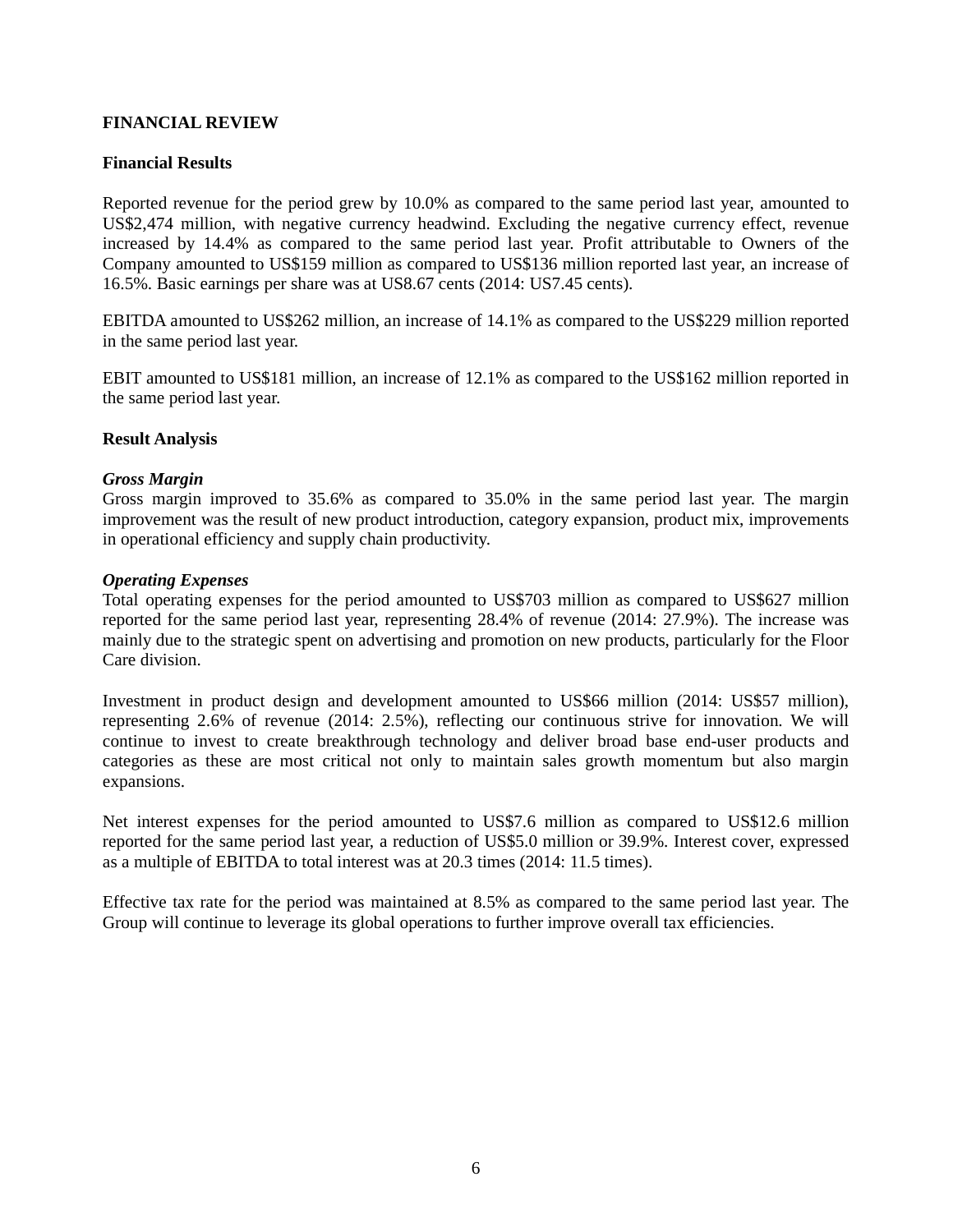## **Liquidity and Financial Resources**

## *Shareholders' Funds*

Total shareholders' funds amounted to US\$2.0 billion, an increase of 4.2% as compared to December 31, 2014. Book value per share was US\$1.12 as compared to US\$1.07 at December 31, 2014, an increase of 4.7%.

# *Financial Position*

The Group continued to maintain a strong financial position. As at June 30, 2015, the Group's cash and cash equivalents amounted to US\$725 million (US\$690 million at December 31, 2014) after the payment of US\$44.8 million dividend during the period (US\$32.4 million in first half 2014), of which 44.7%, 34.8%, 8.7%, and 11.8% were denominated in RMB, US\$, EUR and other currencies respectively.

The Group's net gearing, expressed as a percentage of total net borrowings (excluding bank advance from factored trade receivables which are without recourse in nature) to equity attributable to Owners of the Company, improved to 17.7% as compared to 22.8% as at June 30, 2014. The gearing improvement is the result of very disciplined and focused management over working capital. The Group remains confident that gearing will remains low going forward.

## *Bank Borrowings*

Long term borrowing accounted for 36.5 % of total debts (36.3% at December 31, 2014).

The Group's major borrowings continued to be in US Dollars and HK Dollars. Borrowings are predominantly LIBOR or Hong Kong best lending rates based. There is a natural hedge mechanism in place as the Group's major revenues are in US Dollars and currency exposure therefore is low. Currency, interest rate exposure, and cash management functions are all being closely monitored and managed by the Group's treasury team.

During the period, the Group repaid US\$96 million of fixed interest rate notes, refinanced by other bank facilities with lower interest rates. This refinancing arrangement will lower our interest cost in future periods.

# *Working Capital*

Total inventory was at US\$1,131 million as compared to US\$1,025 million as at June 30, 2014. The number of days inventory was maintained at 83 days as compared to the same period last year. When compared to the year end level, inventory at the end of the first half of the year is normally higher in preparation for the peak shipment period in the second half of the year and to maintain the high service quality level to customers having taken into consideration of our sales momentum. The Group will continue to focus in managing the inventory level and improve inventory turns.

Trade receivables turnover days were at 63 days as compared to 69 days as at June 30, 2014. Excluding the gross up of the receivables factored which is without recourse in nature, receivables turnover days were at 58 days as compared to 62 days as at June 30, 2014. The Group is comfortable with the quality of the receivables and will continue to exercise due care in managing credit exposure.

Trade payables days were maintained at 84 days as compared to the same period last year.

Working capital as a percentage of sales was at 17.1% as compared to 18.4% for the same period of last year.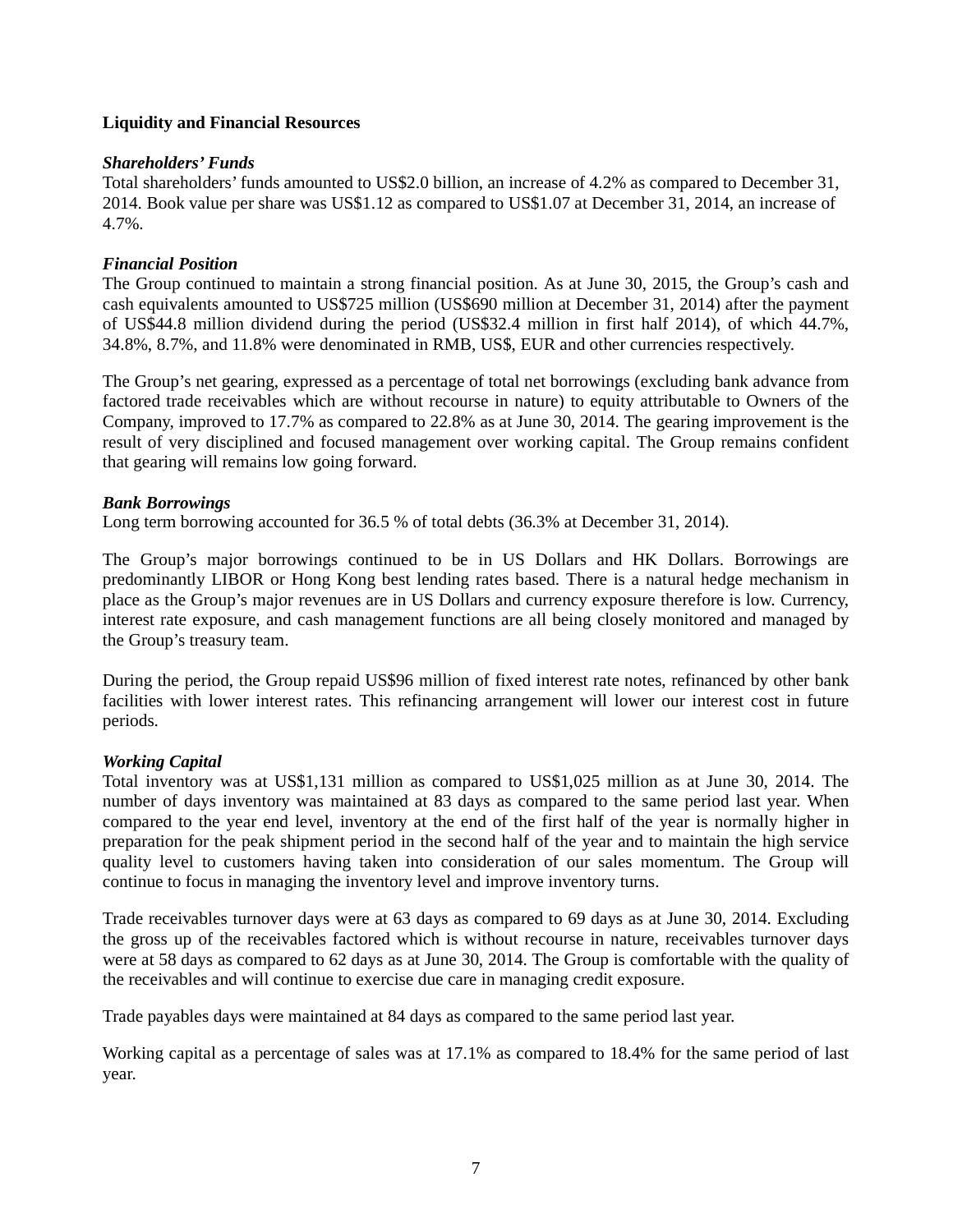## *Capital Expenditure*

Total capital expenditures for the period amounted to US\$137 million (2014: US\$64 million), including US\$70 million of office premises located in Hong Kong.

## *Capital Commitment and Contingent Liability*

As at June 30, 2015, total capital commitments amounted to US\$14 million (2014: US\$19 million), and there were no material contingent liabilities or off balance sheet obligations.

# *Charges*

None of the Group's assets are charged or subject to encumbrance.

# **HUMAN RESOURCES**

The Group employed a total of 20,964 employees (20,355 employees as at June 30, 2014) in Hong Kong and overseas. Total staff cost for the period under review amounted to US\$367 million as compared to US\$336 million in the same period last year.

The Group regards human capital as vital for the Group's continuous growth and profitability and remains committed to improve the quality, competence and skills of all employees. It provides job related training and leadership development programs throughout the organization. The Group continues to offer competitive remuneration packages, discretionary share options, share awards and bonuses to eligible staff, based on the performance of the Group and the individual employee.

# **COMPLIANCE WITH THE CORPORATE GOVERNANCE CODE OF THE LISTING RULES**

The Company has complied with all the code provisions of the Corporate Governance Code set out in Appendix 14 of the Rules Governing the Listing of Securities on the Stock Exchange of Hong Kong Limited (the "Listing Rules") (the "Corporate Governance Code") throughout the six months period ended June 30, 2015, save that:

- 1. none of the Directors are appointed for a specific term since they are subject to retirement by rotation and re-election in accordance with the Articles of Association of the Company. Under Article 103 of the Articles of Association of the Company, one-third of the Board must retire by rotation at each general meeting of the Company and if eligible, offer themselves for re-election.
- 2. Mr Horst Julius Pudwill (the Chairman of the Board) and Mr Joel Arthur Schleicher (an Independent Non-executive Director who has retired after the conclusion of the annual general meeting of the Company held on May 22, 2015 (the "2015 AGM")) were unable to attend the 2015 AGM due to business reason and prior engagement respectively.

The Company also voluntarily complied with a number of recommended best practices set out in the Corporate Governance Code, which is aimed for further enhancement of the Company's corporate governance standard and promote the best interests of the Company and shareholders as a whole.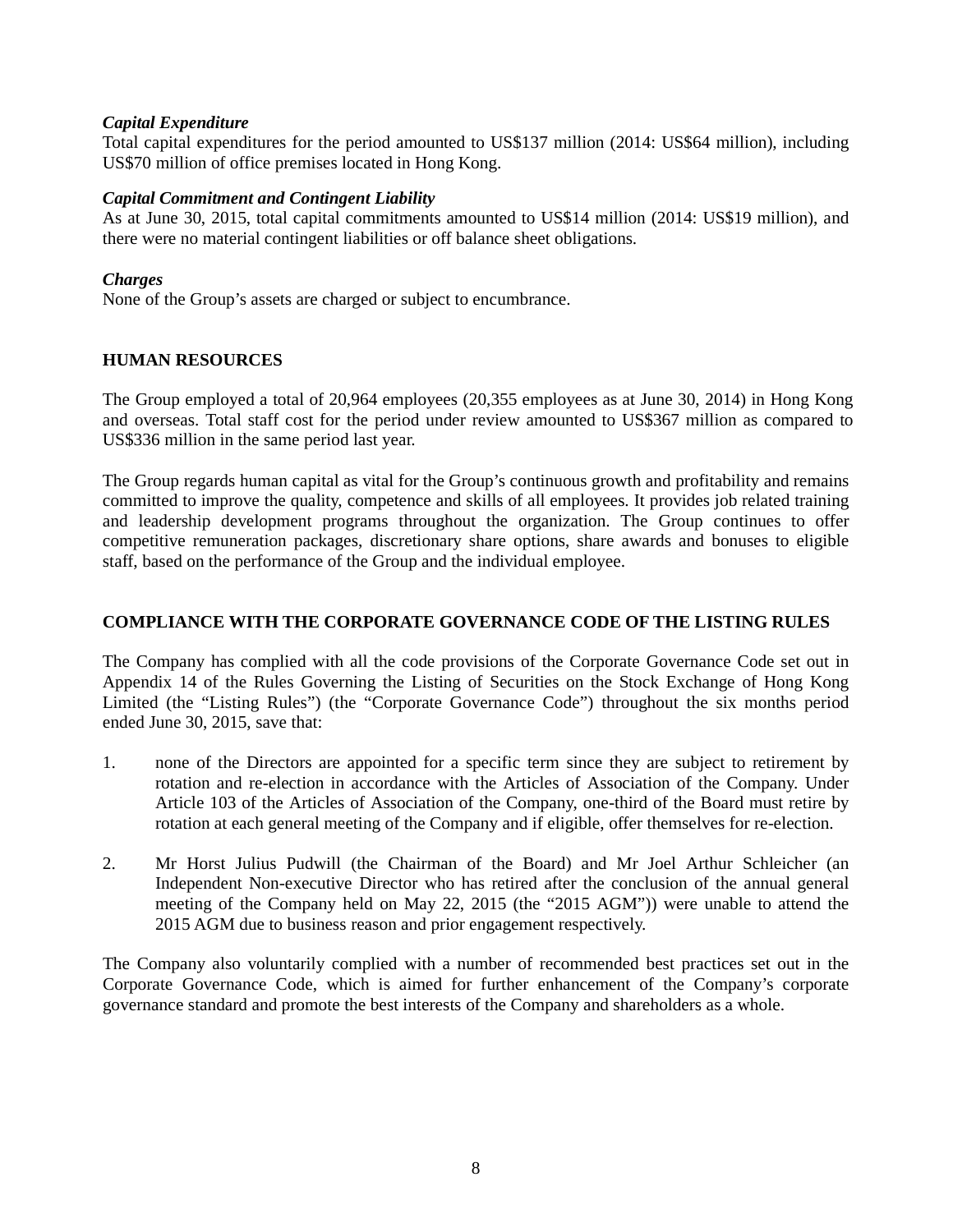## **COMPLIANCE WITH THE MODEL CODE OF THE LISTING RULES**

The Board has adopted the provisions of the Model Code for Securities Transactions by Directors of Listed Issuers set out in Appendix 10 of the Listing Rules (the "Model Code"). Specific enquiries have been made with all Directors who have confimed that they have fully complied with the required standards as set out in the Model Code during the six months period ended June 30, 2015.

Another code of conduct on terms no less onerous than the Model Code that applies to securities transactions of all relevant employees who may be in possession of unpublished price sensitive information in relation to the Company (the "Code for Securities Transactions by Relevant Employees") has also been adopted. No incident of non-compliance was noted by the Company during the period.

Both the Model Code and the Code for Securities Transactions by Relevant Employees have been published on the Company's website (www.ttigroup.com).

## **REVIEW OF ACCOUNTS**

The Audit Committee has reviewed with the Company's external auditors, Deloitte Touche Tohmatsu, and the senior management of the Group the unaudited financial statements of the Company for the six months period ended June 30, 2015, the accounting principles and practices adopted by the Group and the internal controls and financial reporting matters. The Board acknowledges its responsibility for the preparation of the accounts of the Group.

## **PURCHASE, SALES OR REDEMPTION OF SECURITIES**

Other than for satisfying the awarded shares granted under the Company's share award scheme (details of which will be set out in the "Corporate Governance and Other Information" section to be included in the Company's 2015 Interim Report), neither the Company nor any of its subsidiaries has, during the period, purchased, sold or redeemed any listed securities of the Company.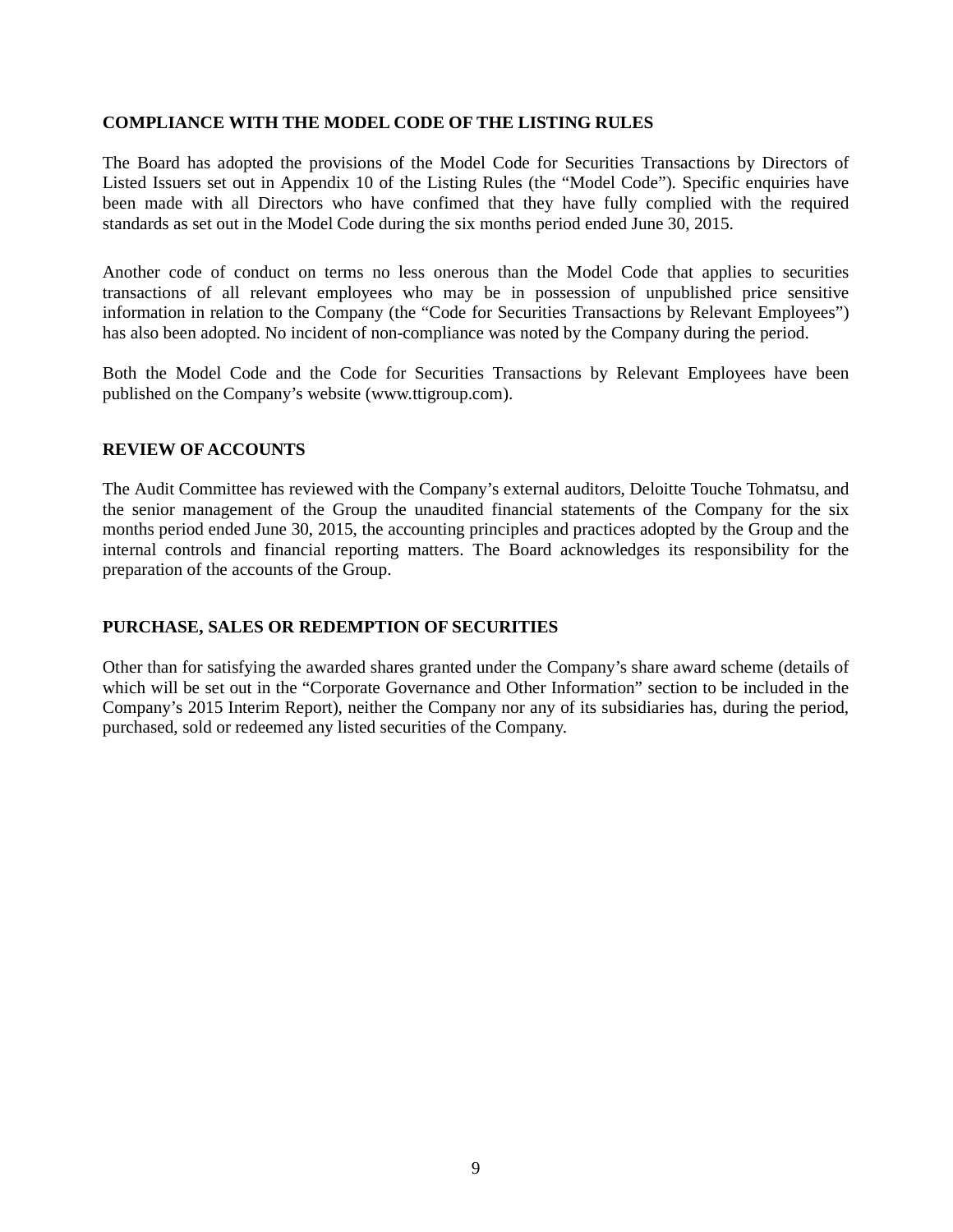#### **CLOSURE OF REGISTER OF MEMBERS**

The register of members of the Company will be closed on September 7, 2015 when no transfers of shares will be effected. In order to qualify for the interim dividend, all transfers accompanied by the relevant share certificates must be lodged with the Company's share registrars, Tricor Secretaries Limited, at Level 22, Hopewell Centre, 183 Queen's Road East, Hong Kong for registration not later than 4:00 p.m. on September 4, 2015.

#### **PUBLICATION OF INTERIM RESULTS AND INTERIM REPORT**

This results announcement is published on the Company's website (www.ttigroup.com) and the HKExnews website (www.hkexnews.hk) of Hong Kong Exchanges and Clearing Limited. The 2015 Interim Report of the Company containing all the information required by the Listing Rules will be dispatched to the shareholders and available on the above websites in due course.

> By order of the Board **Horst Julius Pudwill**  Chairman

Hong Kong, August 19, 2015

*As at the date of this announcement, the Board of the Company comprises five Group Executive Directors, namely, Mr Horst Julius Pudwill (Chairman), Mr Joseph Galli Jr (Chief Executive Officer), Mr Patrick Kin Wah Chan, Mr Frank Chi Chung Chan and Mr Stephan Horst Pudwill, one Non-executive Director, namely, Prof Roy Chi Ping Chung BBS JP and four Independent Non-executive Directors, namely, Mr Christopher Patrick Langley OBE, Mr Manfred Kuhlmann, Mr Peter David Sullivan and Mr Vincent Ting Kau Cheung.* 

*This results announcement is published on the website of the Company (www.ttigroup.com) and the HKExnews website (www.hkexnews.hk).* 

*"MILWAUKEE, HOLE DOZER, EMPIRE, FUEL, M12, M18, 18V ONE+ SYSTEM, ONE+, HOOVER, FLOORMATE, HUSHTONE, ORECK" are trademarks of the TTI Group.* 

*"AEG" is a registered trademark of AB Electrolux (publ) and is used by the TTI Group pursuant to a license granted by AB Electrolux (publ).* 

*"RYOBI" is a registered trademark of Ryobi Limited and is used by the TTI Group pursuant to a license granted by Ryobi Limited.*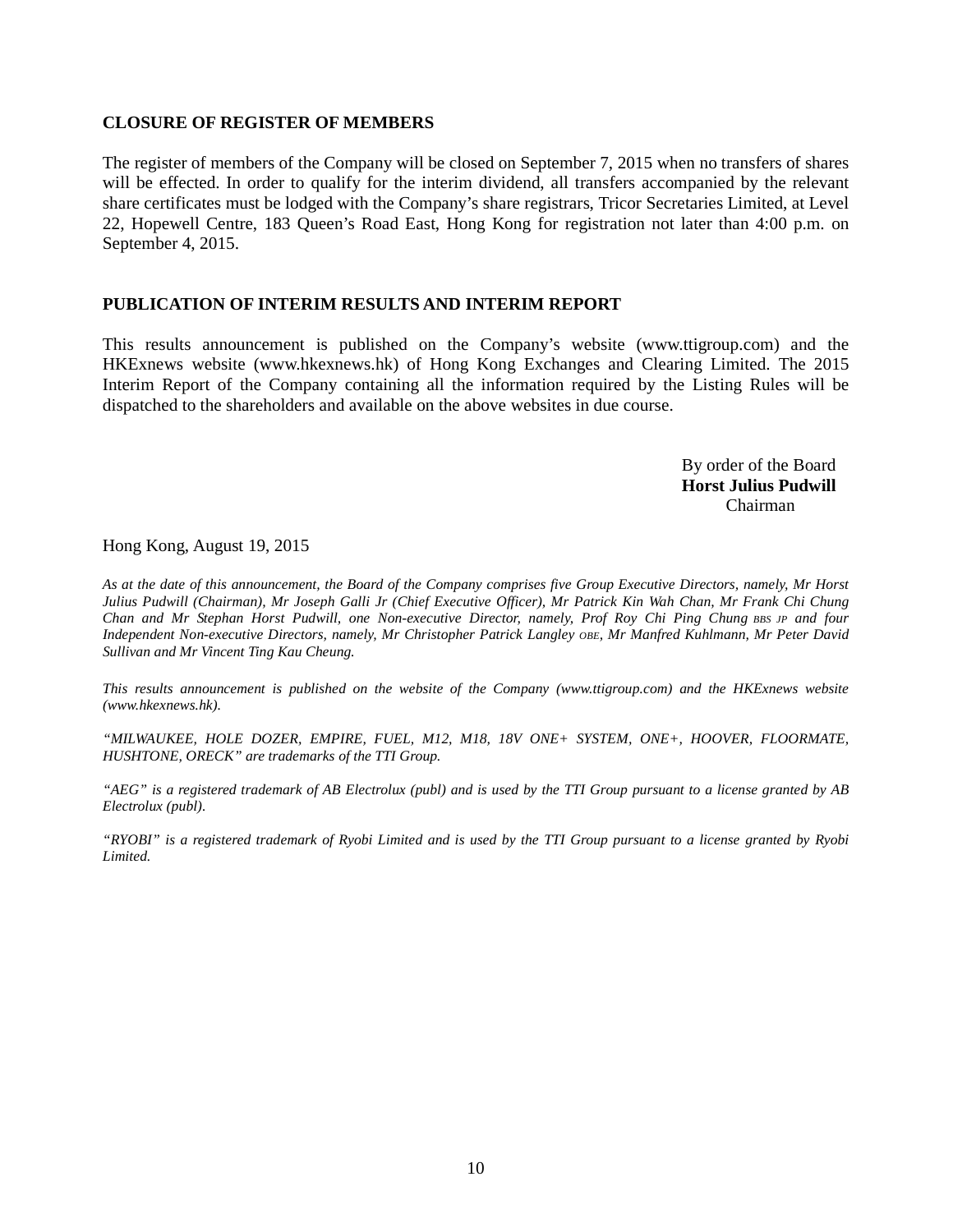## **RESULTS SUMMARY**

# **CONDENSED CONSOLIDATED STATEMENT OF PROFIT OR LOSS AND OTHER COMPREHENSIVE INCOME (UNAUDITED)**

For the six months period ended June 30, 2015

|                                                                                                                                                                                                          | <b>Notes</b> | 2015<br><b>US\$'000</b><br>(Unaudited) | 2014<br><b>US\$'000</b><br>(Unaudited) |
|----------------------------------------------------------------------------------------------------------------------------------------------------------------------------------------------------------|--------------|----------------------------------------|----------------------------------------|
| Revenue<br>Cost of sales                                                                                                                                                                                 | 3            | 2,474,009<br>(1,592,644)               | 2,249,941<br>(1,463,108)               |
| Gross profit                                                                                                                                                                                             |              | 881,365                                | 786,833                                |
| Other income                                                                                                                                                                                             |              | 2,145                                  | 1,213                                  |
| Interest income                                                                                                                                                                                          |              | 5,580                                  | 7,953                                  |
| Selling, distribution, advertising and warranty expenses                                                                                                                                                 |              | (358, 914)                             | (319,020)                              |
| Administrative expenses                                                                                                                                                                                  |              | (278, 105)                             | (251, 473)                             |
| Research and development costs                                                                                                                                                                           |              | (65, 529)                              | (56,703)                               |
| Finance costs                                                                                                                                                                                            |              | (13,169)                               | (20, 582)                              |
| Profit before taxation                                                                                                                                                                                   |              | 173,373                                | 148,221                                |
| Taxation charge                                                                                                                                                                                          | 4            | (14, 737)                              | (12, 599)                              |
| Profit for the period                                                                                                                                                                                    | 5            | 158,636                                | 135,622                                |
| Other comprehensive loss:                                                                                                                                                                                |              |                                        |                                        |
| Item that will not be reclassified to profit or loss:<br>Remeasurement of defined benefit obligations                                                                                                    |              | (5, 434)                               | (5,059)                                |
| Items that may be subsequently reclassified to profit or loss:<br>Fair value loss on foreign currency forward contracts in hedge accounting<br>Exchange differences on translation of foreign operations |              | (13, 914)<br>(14, 328)                 | (15,892)<br>(7,376)                    |
| Other comprehensive loss for the period                                                                                                                                                                  |              | (33, 676)                              | (28, 327)                              |
| Total comprehensive income for the period                                                                                                                                                                |              | 124,960                                | 107,295                                |
| Profit for the period attributable to:                                                                                                                                                                   |              |                                        |                                        |
| Owners of the Company                                                                                                                                                                                    |              | 158,693                                | 136,274                                |
| Non-controlling interests                                                                                                                                                                                |              | (57)                                   | (652)                                  |
|                                                                                                                                                                                                          |              | 158,636                                | 135,622                                |
| Total comprehensive income attributable to:                                                                                                                                                              |              |                                        |                                        |
| Owners of the Company                                                                                                                                                                                    |              | 125,017                                | 107,947                                |
| Non-controlling interests                                                                                                                                                                                |              | (57)                                   | (652)                                  |
|                                                                                                                                                                                                          |              | 124,960                                | 107,295                                |
| Earnings per share (US cents)                                                                                                                                                                            | $\tau$       |                                        |                                        |
| <b>Basic</b>                                                                                                                                                                                             |              | 8.67                                   | 7.45                                   |
| Diluted                                                                                                                                                                                                  |              | 8.64                                   | 7.41                                   |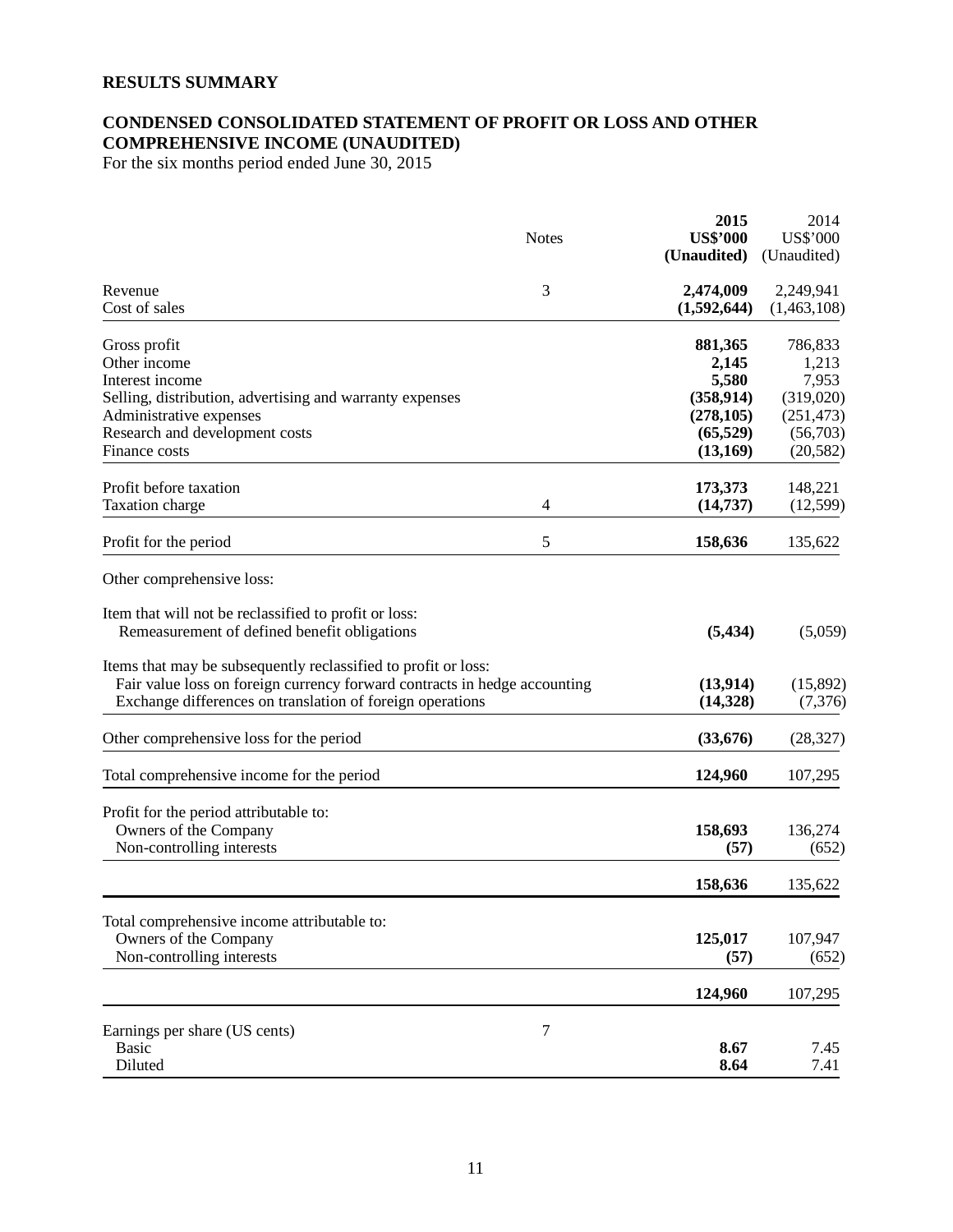# **CONDENSED CONSOLIDATED STATEMENT OF FINANCIAL POSITION (UNAUDITED)**  As at June 30, 2015

|                                                        | <b>Notes</b> | June 30<br>2015<br><b>US\$'000</b><br>(Unaudited) | December 31<br>2014<br><b>US\$'000</b><br>(Audited) |
|--------------------------------------------------------|--------------|---------------------------------------------------|-----------------------------------------------------|
| <b>ASSETS</b>                                          |              |                                                   |                                                     |
| <b>Non-current assets</b>                              |              |                                                   |                                                     |
| Property, plant and equipment                          | 8 & 16       | 507,113                                           | 425,366                                             |
| Lease prepayments                                      |              | 34,498                                            | 34,706                                              |
| Goodwill                                               |              | 552,723                                           | 554,137                                             |
| Intangible assets                                      | 8            | 507,838                                           | 496,082                                             |
| Interests in associates                                |              | 6,553                                             | 6,515                                               |
| Available-for-sale investments                         |              | 505                                               | 509                                                 |
| Derivative financial instruments                       |              | 11,635                                            | 11,635                                              |
| Deferred tax assets                                    |              | 90,027                                            | 86,911                                              |
|                                                        |              | 1,710,892                                         | 1,615,861                                           |
| <b>Current assets</b>                                  |              |                                                   |                                                     |
| Inventories                                            |              | 1,130,883                                         | 1,056,329                                           |
| Trade and other receivables                            | 9            | 892,389                                           | 819,951                                             |
| Deposits and prepayments                               |              | 120,560                                           | 85,967                                              |
| Bills receivable                                       | 9            | 30,852                                            | 31,600                                              |
| Tax recoverable                                        |              | 12,797                                            | 6,448                                               |
| Trade receivables from an associate                    | 10           | 2,260                                             | 4,011                                               |
| Derivative financial instruments                       |              | 25,697                                            | 39,666                                              |
| Held-for-trading investments                           |              | 1,207                                             | 1,155                                               |
| Bank balances, deposits and cash                       |              | 725,153                                           | 690,395                                             |
|                                                        |              | 2,941,798                                         | 2,735,522                                           |
| <b>Current liabilities</b>                             |              |                                                   |                                                     |
| Trade and other payables                               | 11           | 1,145,357                                         | 1,135,530                                           |
| Bills payable                                          | 11           | 35,256                                            | 46,845                                              |
| Warranty provision                                     |              | 69,215                                            | 65,819                                              |
| Tax payable                                            |              | 78,432                                            | 57,945                                              |
| Derivative financial instruments                       |              | 8,148                                             | 11,499                                              |
| Obligations under finance leases - due within one year |              | 2,348                                             | 2,277                                               |
| Discounted bills with recourse                         |              | 94,976                                            | 72,652                                              |
| Unsecured borrowings - due within one year             | 12           | 652,760                                           | 552,048                                             |
| <b>Bank</b> overdrafts                                 |              | 5,674                                             | 2,619                                               |
|                                                        |              | 2,092,166                                         | 1,947,234                                           |
| Net current assets                                     |              | 849,632                                           | 788,288                                             |
| Total assets less current liabilities                  |              | 2,560,524                                         | 2,404,149                                           |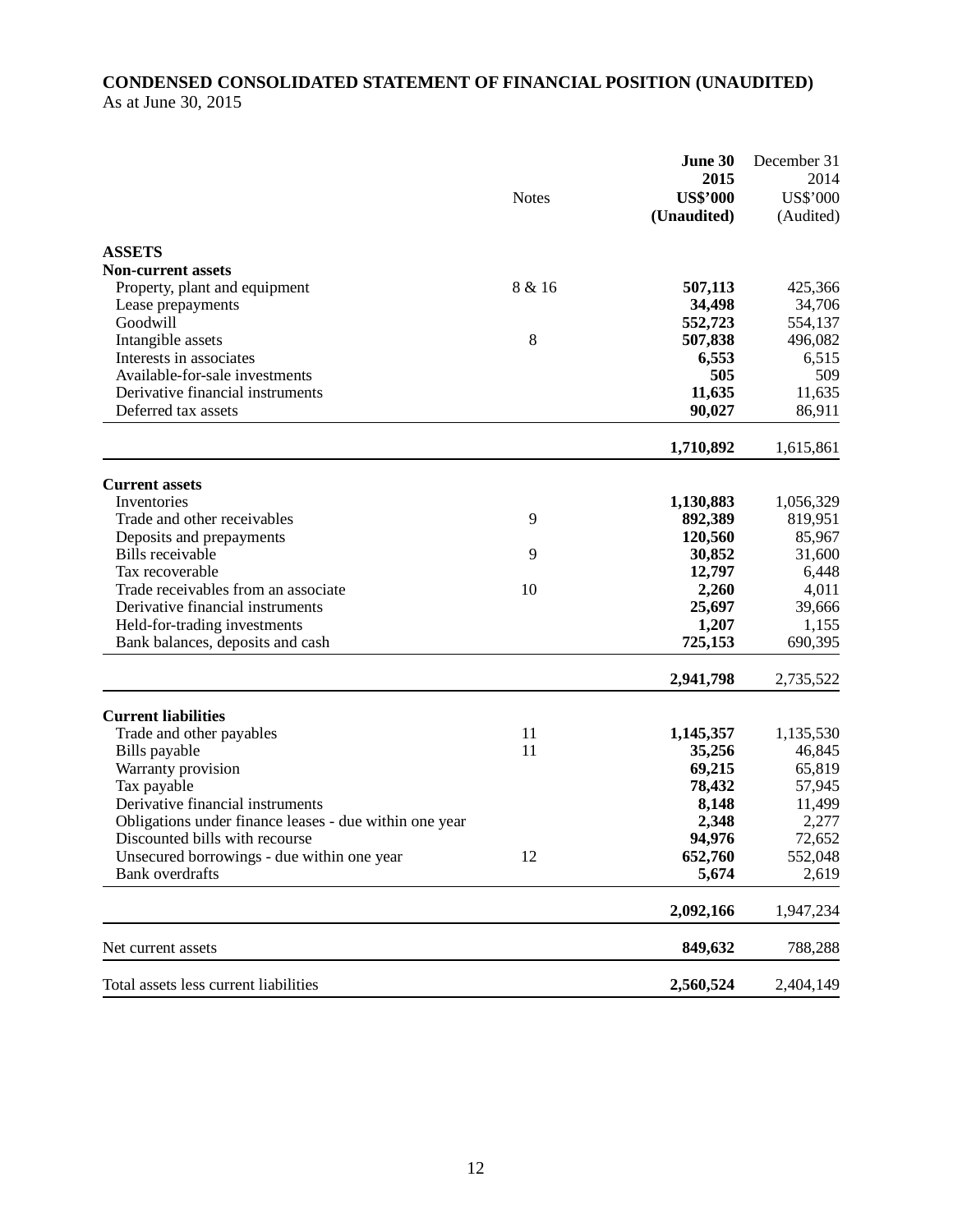# **CONDENSED CONSOLIDATED STATEMENT OF FINANCIAL POSITION (UNAUDITED) - continued**

As at June 30, 2015

|                                                       |              | June 30         | December 31     |
|-------------------------------------------------------|--------------|-----------------|-----------------|
|                                                       |              | 2015            | 2014            |
|                                                       | <b>Notes</b> | <b>US\$'000</b> | <b>US\$'000</b> |
|                                                       |              | (Unaudited)     | (Audited)       |
| <b>CAPITAL AND RESERVES</b>                           |              |                 |                 |
| Share capital                                         | 13           | 644,895         | 643,914         |
| Reserves                                              |              | 1,404,538       | 1,323,239       |
| Equity attributable to owners of the Company          |              | 2,049,433       | 1,967,153       |
| Non-controlling interests                             |              | (184)           | (127)           |
| Total equity                                          |              | 2,049,249       | 1,967,026       |
| <b>NON-CURRENT LIABILITIES</b>                        |              |                 |                 |
| Obligations under finance leases - due after one year |              | 9,941           | 11,135          |
| Unsecured borrowings - due after one year             | 12           | 397,695         | 322,216         |
| Retirement benefit obligations                        |              | 100,207         | 99,407          |
| Deferred tax liabilities                              |              | 3,432           | 4,365           |
|                                                       |              | 511,275         | 437,123         |
| Total equity and non-current liabilities              |              | 2,560,524       | 2,404,149       |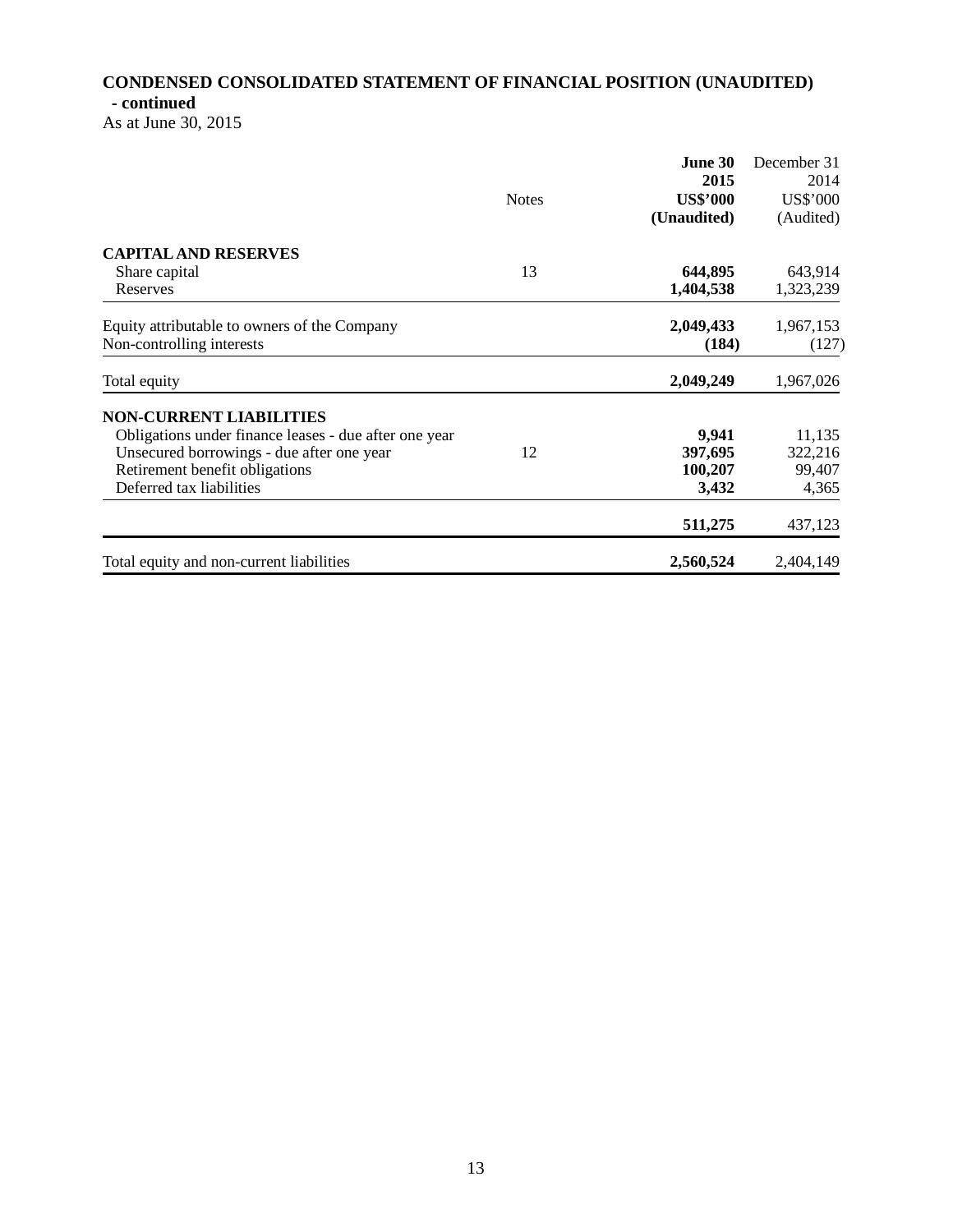#### **NOTES TO THE CONDENSED CONSOLIDATED FINANCIAL STATEMENTS (UNAUDITED)**

#### **1. Basis of preparation and accounting policies**

The condensed consolidated financial statements have been prepared in accordance with Hong Kong Accounting Standard 34 ("HKAS 34") "Interim Financial Reporting" issued by the Hong Kong Institute of Certified Public Accountants and the applicable disclosure requirements of Appendix 16 to the Rules Governing the Listing of Securities on The Stock Exchange of Hong Kong Limited ("the Stock Exchange").

## **2. Significant accounting policies**

The condensed consolidated financial statements have been prepared on the historical cost basis except for certain financial instruments which are measured at fair value.

Except as described below, the accounting policies and method of computations used in the condensed consolidated financial statements for the six months ended June 30, 2015 are the same as those followed in the preparation of the Group's annual financial statements for the year ended December 31, 2014.

In the current interim period, the Group has applied, for the first time, the following amendments to Hong Kong Financial Reporting Standards ("HKFRSs") issued by the Hong Kong Institute of Certified Public Accountants ("HKICPA") that are relevant for the preparation of the Group's condensed consolidated financial statements:

 Amendments to HKAS 19 Defined Benefit Plans: Employee Contributions Amendments to HKFRSs Annual Improvements to HKFRSs 2010-2012 Cycle Amendments to HKFRSs Annual Improvements to HKFRSs 2011-2013 Cycle

The application of the above amendments to HKFRSs in the current interim period has had no material effect on the amounts reported in these condensed consolidated financial statements and/or disclosures set out in these condensed consolidated financial statements.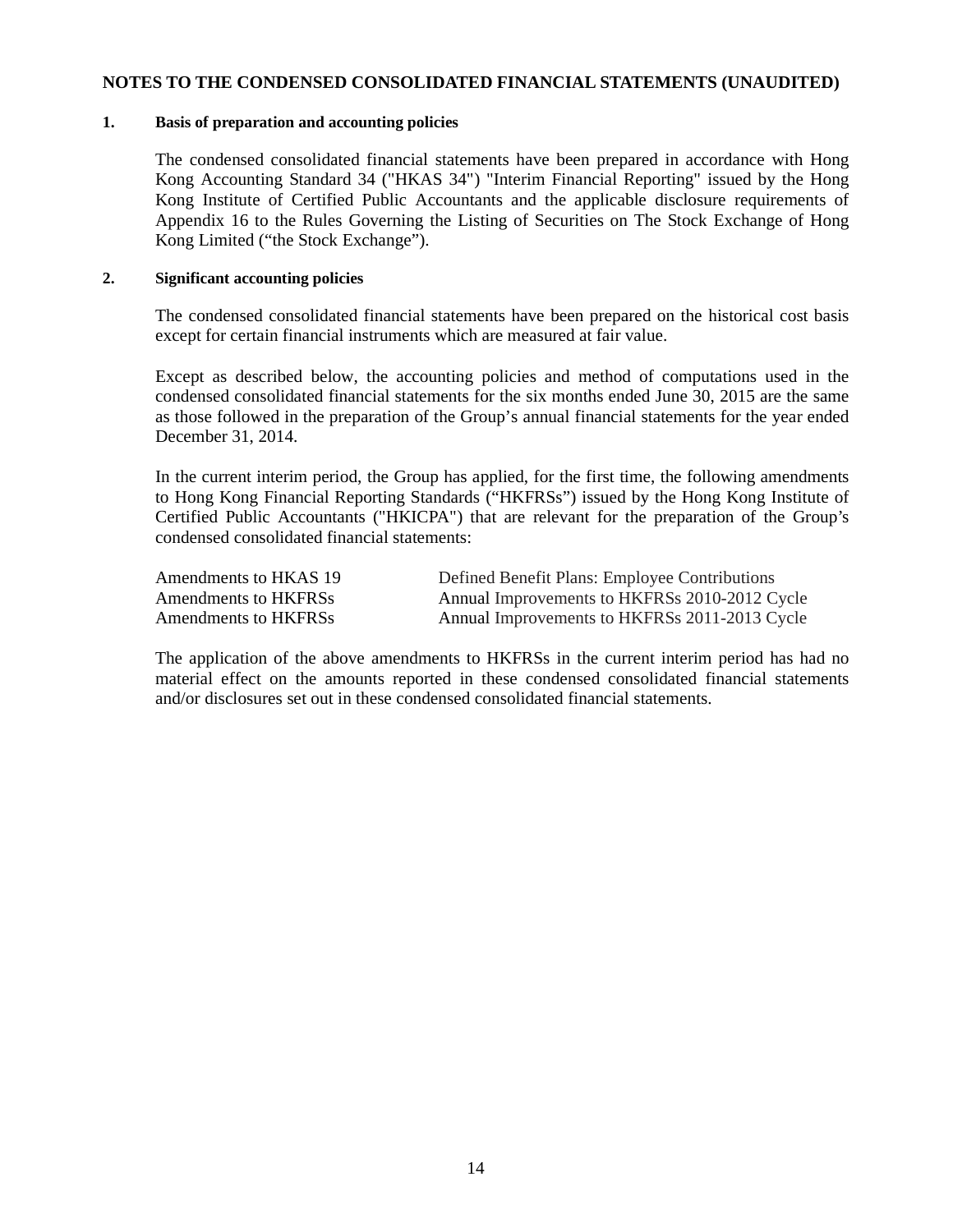#### **3. Segment information**

The following is an analysis of the Group's revenue and results by reportable and operating segments for the period under review:

For the period ended June 30, 2015

|                              | <b>Power</b><br>Equipment<br><b>US\$'000</b> | <b>Floor Care</b><br>and Appliances<br><b>US\$'000</b> | <b>Eliminations</b><br><b>US\$'000</b> | <b>Consolidated</b><br><b>US\$'000</b> |
|------------------------------|----------------------------------------------|--------------------------------------------------------|----------------------------------------|----------------------------------------|
| Revenue                      |                                              |                                                        |                                        |                                        |
| External sales               | 1,957,879                                    | 516,130                                                | ۰                                      | 2,474,009                              |
| Inter-segment sales          | ۰                                            | 542                                                    | (542)                                  |                                        |
| <b>Total segment revenue</b> | 1,957,879                                    | 516,672                                                | (542)                                  | 2,474,009                              |

For the period ended June 30, 2014

|                       | Power<br>Equipment<br>US\$'000 | <b>Floor Care</b><br>and Appliances<br><b>US\$'000</b> | Eliminations<br>US\$'000 | Consolidated<br><b>US\$'000</b> |
|-----------------------|--------------------------------|--------------------------------------------------------|--------------------------|---------------------------------|
| Revenue               |                                |                                                        |                          |                                 |
| External sales        | 1,678,055                      | 571,886                                                | $\overline{\phantom{a}}$ | 2,249,941                       |
| Inter-segment sales   |                                | 529                                                    | (529)                    |                                 |
| Total segment revenue | 1,678,055                      | 572,415                                                | (529)                    | 2,249,941                       |

Inter-segment sales are charged at prevailing market rates.

|                        | Six months period ended June 30 |                   |                     |          |                      |              |
|------------------------|---------------------------------|-------------------|---------------------|----------|----------------------|--------------|
|                        |                                 | 2015              |                     |          | 2014                 |              |
|                        |                                 | <b>Floor</b>      |                     |          | Floor                |              |
|                        | <b>Power</b>                    | Care and          |                     | Power    | Care and             |              |
|                        | Equipment                       | <b>Appliances</b> | <b>Consolidated</b> |          | Equipment Appliances | Consolidated |
|                        | <b>US\$'000</b>                 | <b>US\$'000</b>   | <b>US\$'000</b>     | US\$'000 | US\$'000             | US\$'000     |
| Segments results       | 160,148                         | 20,814            | 180,962             | 135,635  | 25.215               | 160,850      |
| Interest income        |                                 |                   | 5,580               |          |                      | 7,953        |
| Finance costs          |                                 |                   | (13,169)            |          |                      | (20, 582)    |
| Profit before taxation |                                 |                   | 173,373             |          |                      | 148,221      |
| <b>Taxation charge</b> |                                 |                   | (14,737)            |          |                      | (12,599)     |
| Profit for the period  |                                 |                   | 158,636             |          |                      | 135,622      |

Segment profit represents the profit earned by each segment without allocation of interest income and finance costs. This is the measure reported to the Group's chief operating decision makers for the purpose of resources allocation and performance assessment.

 No analysis of the Group's assets and liabilities by operating segment is disclosed as they are not regularly provided to the chief operating decision makers for review.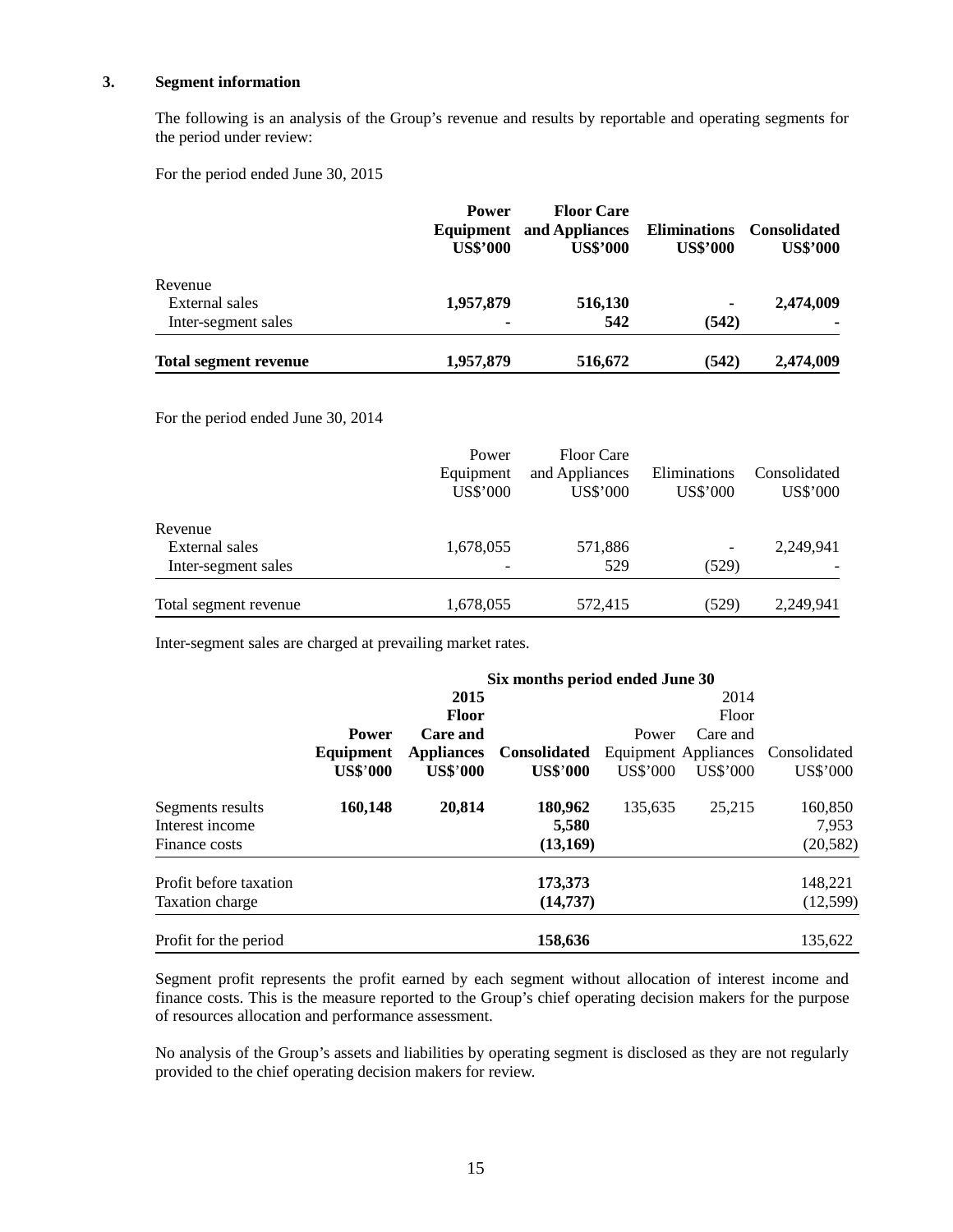#### **4. Taxation charge**

|                     | Six months period ended |          |
|---------------------|-------------------------|----------|
|                     |                         | June 30  |
|                     | 2015                    | 2014     |
|                     | <b>US\$'000</b>         | US\$'000 |
| Current tax:        |                         |          |
| Hong Kong           | 2,917                   | 3,219    |
| <b>Overseas Tax</b> | 15,410                  | 15,536   |
| Deferred Tax        | (3,590)                 | (6,156)  |
|                     | 14,737                  | 12,599   |

Hong Kong Profits Tax is calculated at 16.5% on the estimated assessable profits for both periods.

Taxation arising in other jurisdictions is calculated at the rates prevailing in the relevant jurisdictions.

#### **5. Profit for the period**

|                                                                       | Six months period ended<br>June 30 |          |
|-----------------------------------------------------------------------|------------------------------------|----------|
|                                                                       | 2015                               | 2014     |
|                                                                       | <b>US\$'000</b>                    | US\$'000 |
| Profit for the period has been arrived at after charging (crediting): |                                    |          |
| Depreciation of property, plant and equipment                         | 43,751                             | 37,341   |
| Amortisation of lease prepayments                                     | 185                                | 186      |
| Amortisation of intangible assets                                     | 36,546                             | 30,149   |
| Total depreciation and amortisation                                   | 80,482                             | 67,676   |
| Net exchange gain                                                     | (5,835)                            | (7,665)  |
| Staff costs                                                           | 367,451                            | 336,010  |
| Fair value gain on held-for-trading investments                       | (52)                               | (93)     |

#### **6. Dividends**

A dividend of HK19.00 cents (approximately US2.45 cents) per share with a total of approximately US\$44,799,000 (2014: HK13.75 cents (approximately US1.77 cents) per share with a total of approximately US\$32,400,000) was paid to shareholders as the final dividend for 2014 on June 26, 2015.

The Directors have determined that an interim dividend of HK16.00 cents (approximately US2.06 cents) per share with a total of approximately US\$37,726,000 (2014: HK12.50 cents (approximately US1.61 cents) per share) should be paid to the shareholders of the Company whose names appear in the Register of Members on September 7, 2015.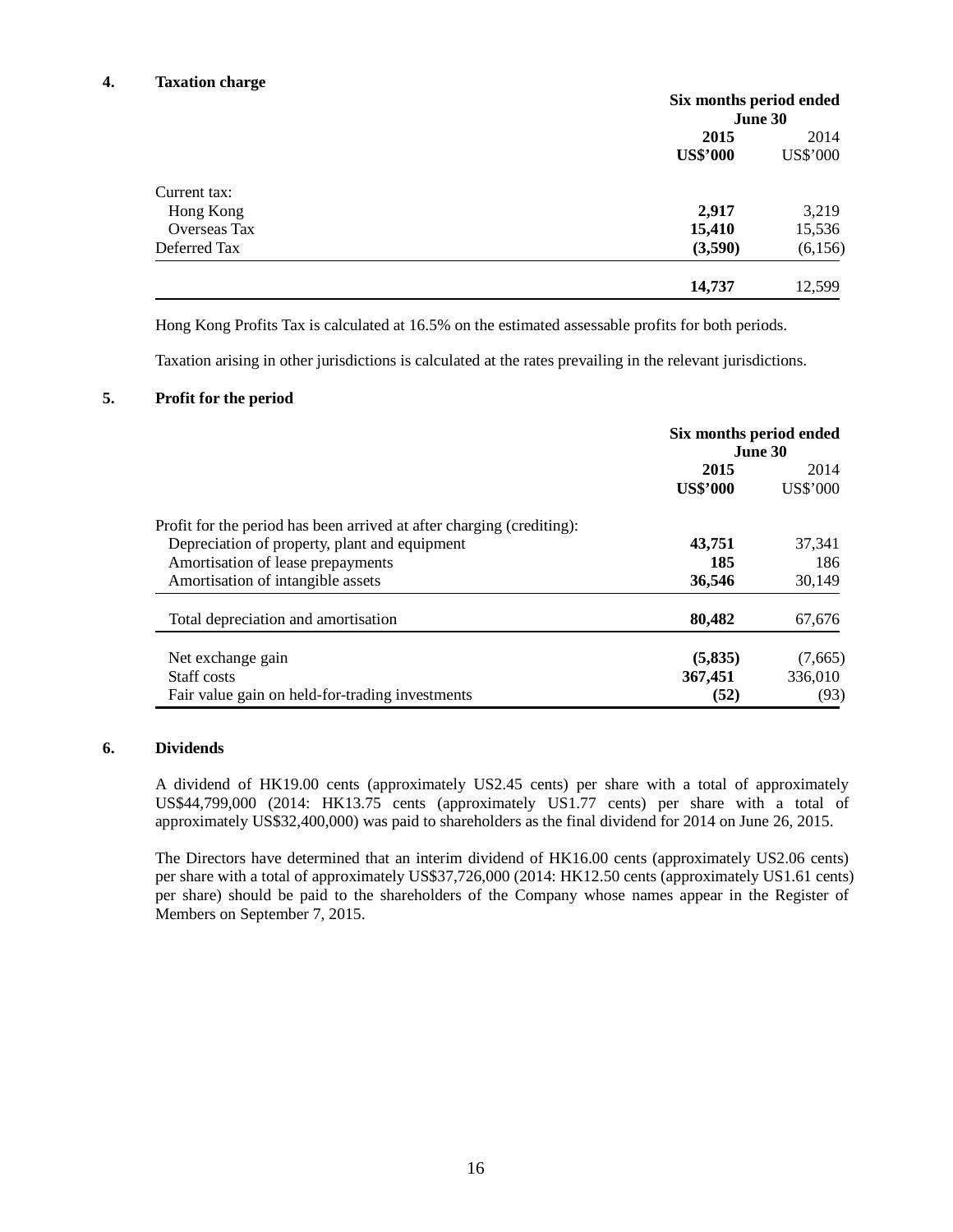#### **7. Earnings per share**

The calculation of the basic and diluted earnings per share attributable to the Owners of the Company is based on the following data:

|                                                                    | Six months period ended<br>June 30 |                             |
|--------------------------------------------------------------------|------------------------------------|-----------------------------|
|                                                                    | 2015                               | 2014                        |
|                                                                    | <b>US\$'000</b>                    | US\$'000                    |
| Earnings for the purposes of basic and diluted earnings per share: |                                    |                             |
| Profit for the period attributable to owners of the Company        | 158,693                            | 136,274                     |
| Weighted average number of ordinary shares for the purpose of      |                                    |                             |
| basic earnings per share                                           |                                    | 1,829,912,665 1,830,205,875 |
| Effect of dilutive potential ordinary shares:                      |                                    |                             |
| Share options                                                      | 7,426,563                          | 8,003,462                   |
| Share award                                                        | 406,156                            |                             |
| Weighted average number of ordinary shares for the purpose of      |                                    |                             |
| diluted earnings per share                                         |                                    | 1,837,745,384 1,838,209,337 |

## **8. Additions to property, plant and equipment/intangible assets**

During the period, the Group spent approximately US\$67 million (for the six months ended June 30, 2014: US\$64 million) and US\$49 million (for the six months ended June 30, 2014: US\$46 million) on the acquisition of property, plant and equipment and intangible assets respectively.

In June 2015, the Group also acquired two companies which hold leasehold land and building located in Hong Kong for a consideration of US\$70 million.

#### **9. Trade and other receivables/Bills receivable**

The Group has a policy of allowing credit periods ranging mainly from 30 days to 120 days. The aged analysis of trade receivables, net of allowances for doubtful debts, presented on the basis of the revenue recognition date, which is usually the invoice date, at the end of the reporting period is as follows:

|                         | <b>June 30</b>  | December 31 |  |
|-------------------------|-----------------|-------------|--|
|                         | 2015            | 2014        |  |
| Age                     | <b>US\$'000</b> | US\$'000    |  |
| $0$ to 60 days          | 704,565         | 651,192     |  |
| 61 to 120 days          | 101,411         | 84,514      |  |
| 121 days or above       | 57,373          | 37,264      |  |
| Total trade receivables | 863,349         | 772,970     |  |
| Other receivables       | 29,040          | 46,981      |  |
|                         | 892,389         | 819,951     |  |

All the Group's bills receivable at June 30, 2015 are due within 120 days.

#### **10. Trade receivables from an associate**

The trade receivables from an associate were aged and are due within 120 days.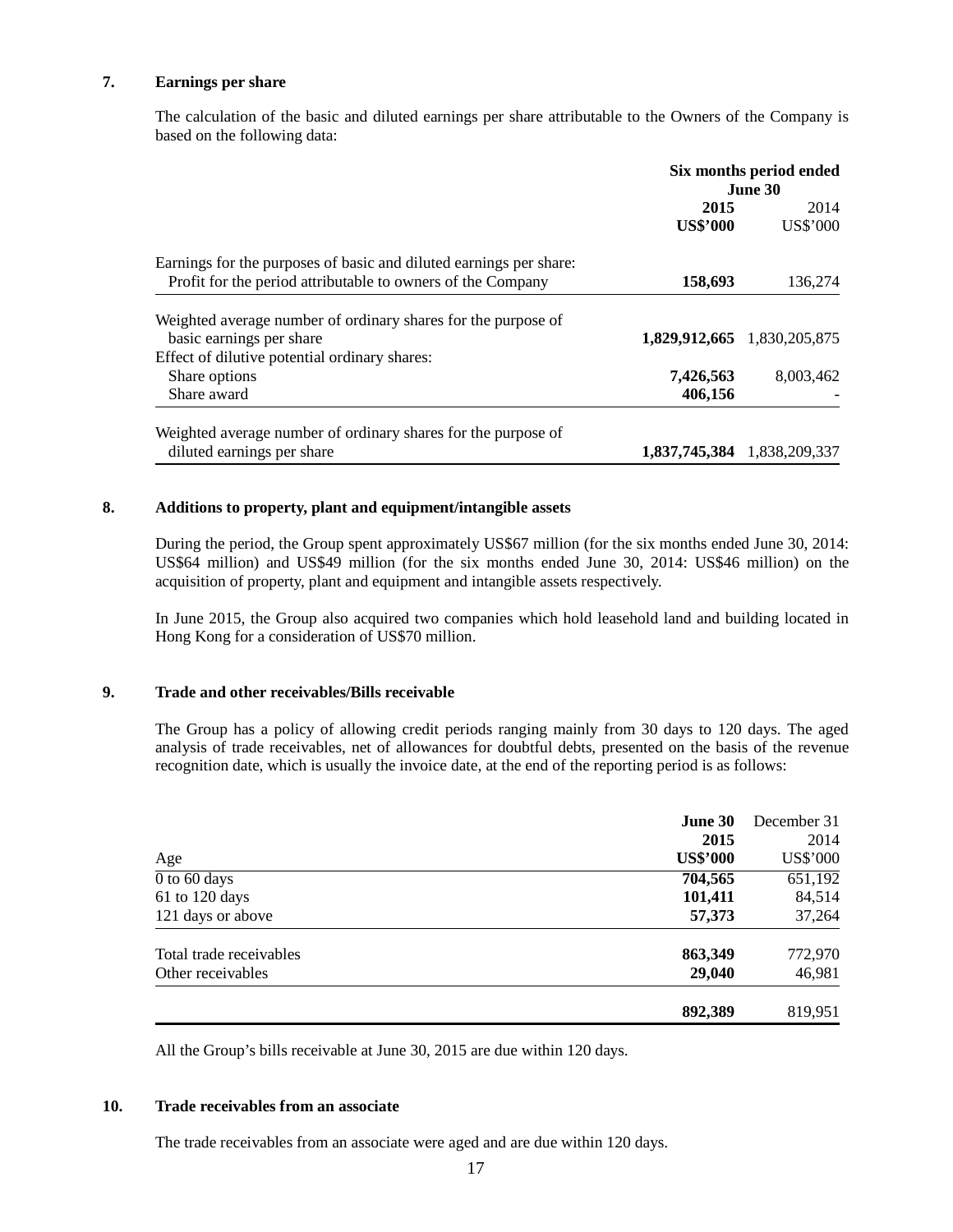#### **11. Trade and other payables/Bills payable**

The aging analysis of trade payables based on the invoice date is as follows:

|                           | <b>June 30</b>  | December 31 |  |
|---------------------------|-----------------|-------------|--|
|                           | 2015            | 2014        |  |
| Age                       | <b>US\$'000</b> | US\$'000    |  |
| $\overline{0}$ to 60 days | 537,440         | 541,681     |  |
| 61 to 120 days            | 163,105         | 149,729     |  |
| 121 days or above         | 5,714           | 5,076       |  |
| Total trade payables      | 706,259         | 696,486     |  |
| Other payables            | 439,098         | 439,044     |  |
|                           | 1,145,357       | 1,135,530   |  |

All the Group's bills payable at June 30, 2015 are due within 120 days.

#### **12. Unsecured borrowings**

During the period, the Group obtained new bank borrowings of US\$1,253 million (2014: US\$1,524 million) which carry interest at the London Interbank Offered Rate, Euro Interbank Offered Rate or Hong Kong best lending rates. The Group also repaid the existing bank borrowings of US\$1,078 million (2014: US\$1,318 million).

#### **13. Share capital**

|                                                                                                                    | <b>Number of shares</b> |                     | <b>Share capital</b> |                     |
|--------------------------------------------------------------------------------------------------------------------|-------------------------|---------------------|----------------------|---------------------|
|                                                                                                                    | June 30<br>2015         | December 31<br>2014 | June 30<br>2015      | December 31<br>2014 |
| Ordinary shares                                                                                                    |                         |                     | <b>US\$'000</b>      | US\$'000            |
| Authorised shares                                                                                                  | 2,400,000,000           | 2,400,000,000       | N/A                  | N/A                 |
| Issued and fully paid:                                                                                             |                         |                     |                      |                     |
| At the beginning of the period<br>Issue of shares upon exercise of share                                           | 1,831,346,941           | 1,829,883,941       | 643,914              | 23,471              |
| options                                                                                                            | 710,000                 | 2,328,000           | 981                  | 1,408               |
| Buy-back of shares                                                                                                 |                         | (865,000)           |                      |                     |
| Transfer of share premium and capital<br>redemption reserve upon abolition of<br>par value under the new Hong Kong |                         |                     |                      |                     |
| <b>Companies Ordinance</b>                                                                                         |                         |                     |                      | 619,035             |
| At the end of the period                                                                                           | 1,832,056,941           | 1,831,346,941       | 644,895              | 643,914             |

#### **14. Contingent liabilities**

|                                                           | <b>June 30</b>  | December 31 |
|-----------------------------------------------------------|-----------------|-------------|
|                                                           | 2015            | 2014        |
|                                                           | <b>US\$'000</b> | US\$'000    |
| Guarantees given to banks in respect of credit facilities |                 |             |
| utilised by associates                                    | 8.877           | 8.877       |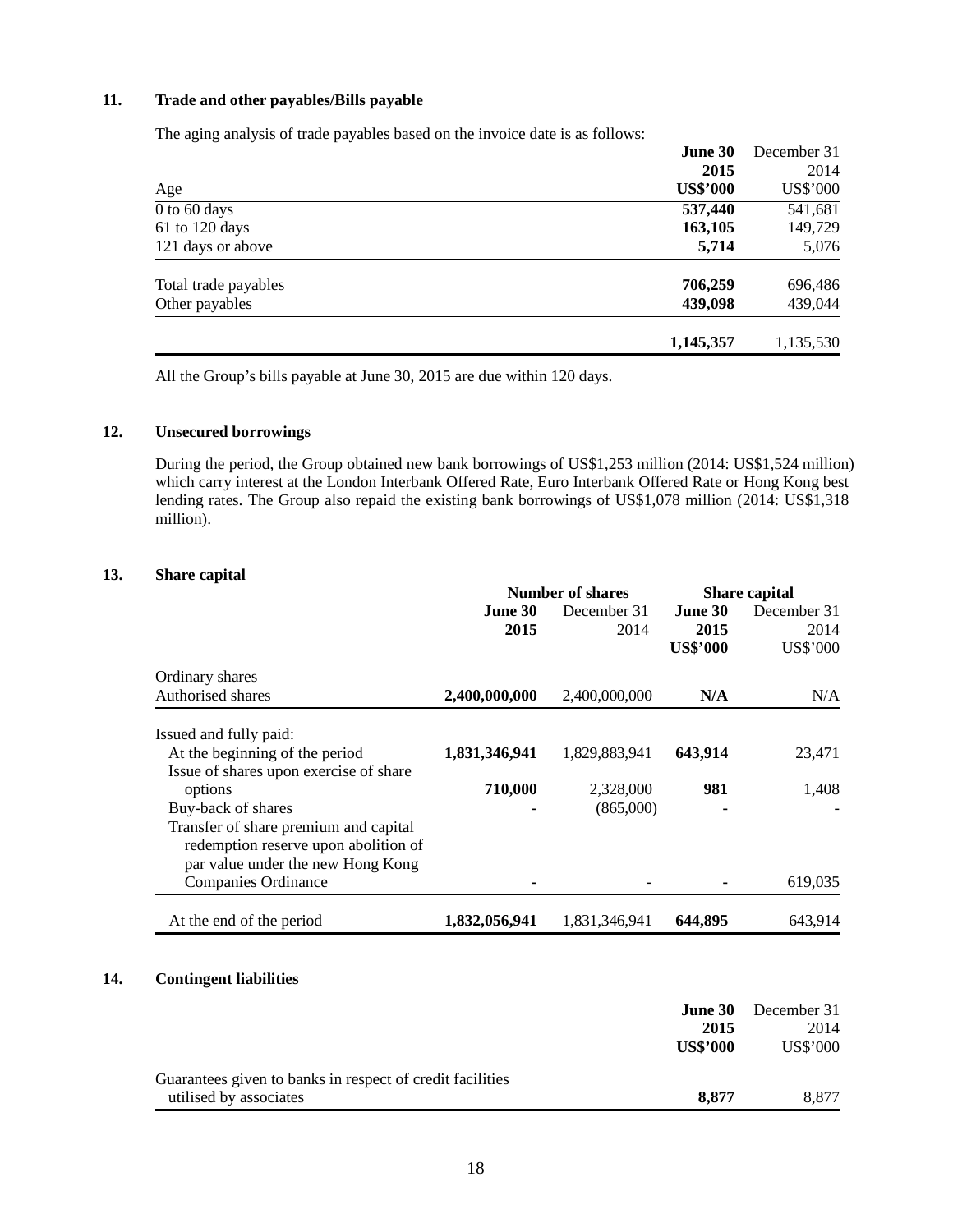#### **15. Fair value measurements of financial instruments**

Fair value of the Group's financial assets and financial liabilities are measured on a recurring basis:

Some of the Group's financial assets and financial liabilities are measured at fair value at the end of each reporting period. The following table gives information about how the fair values of these financial assets and financial liabilities are determined (in particular, the valuation technique(s) and inputs used), as well as the level of the fair value hierarchy into which the fair value measurements are categorised (Levels 1 to 3) based on the degree to which the inputs to the fair value measurements is observable.

- Level 1 fair value measurements are those derived from quoted prices (unadjusted) in active market for identical assets or liabilities;
- Level 2 fair value measurements are those derived from inputs other than quoted prices included within Level 1 that are observable for the asset or liability, either directly (i.e. as prices) or indirectly (i.e. derived from prices); and
- Level 3 fair value measurements are those derived from valuation techniques that include inputs for the asset or liability that are not based on observable market data (unobservable inputs).

| Financial assets/<br>financial liabilities                                                                                                                                                            | Fair value as at                                                                       |                                                                                        | Fair value<br>hierarchy | Valuation techniques and key<br>inputs                                                                                                                                                                       | Significant<br>unobservable<br>input | Relationship of<br>unobservable<br>inputs to fair<br>value |
|-------------------------------------------------------------------------------------------------------------------------------------------------------------------------------------------------------|----------------------------------------------------------------------------------------|----------------------------------------------------------------------------------------|-------------------------|--------------------------------------------------------------------------------------------------------------------------------------------------------------------------------------------------------------|--------------------------------------|------------------------------------------------------------|
|                                                                                                                                                                                                       | June 30, 2015                                                                          | December 31, 2014                                                                      |                         |                                                                                                                                                                                                              |                                      |                                                            |
| 1) Acquisition right<br>of certain property,<br>plant and equipment<br>classified as<br>derivative financial<br>instruments in the<br>condensed<br>consolidated<br>statement of<br>financial position | Acquisition right of<br>certain property,<br>plant and<br>equipment:<br>US\$11,635,000 | Acquisition right of<br>certain property,<br>plant and<br>equipment:<br>US\$11,635,000 | Level 2                 | Measured at the fair value of<br>the land and buildings<br>associated with the<br>acquisition right which is<br>based on a valuation by 3rd<br>party independent valuer at<br>the end of the financial year. | N/A                                  | N/A                                                        |
| 2) Foreign currency<br>forward contracts<br>classified as<br>derivative financial<br>instruments in the<br>condensed<br>consolidated<br>statement of<br>financial position                            | $Assets -$<br>US\$25,697,000;<br>and Liabilities -<br>US\$6,792,000                    | $Assets -$<br>US\$39,666,000<br>and Liabilities -<br>US\$9,552,000                     | Level 2                 | Quoted forward exchange<br>rates matching maturities of<br>the contracts.                                                                                                                                    | N/A                                  | N/A                                                        |
| 3) Held-for-trading<br>non-derivative<br>financial assets<br>classified as<br>held-for-trading<br>investments in the<br>condensed<br>consolidated<br>statement of<br>financial position               | Unlisted investment<br>fund:<br>US\$1,207,000                                          | Unlisted investment<br>fund:<br>US\$1,155,000                                          | Level 2                 | Quoted prices provided by<br>the fund administrator based<br>on the prices of stocks<br>invested by the investment<br>fund.                                                                                  | N/A                                  | N/A                                                        |
| 4) Interest rate<br>swaps classified as<br>derivative financial<br>instruments in the<br>condensed<br>consolidated<br>statement of<br>financial position                                              | Liabilities<br>(not designated for<br>$hedging$ –<br>US\$1,356,000                     | Liabilities<br>(not designated for<br>$hedging$ –<br>US\$1,947,000                     | Level 2                 | Measured at the present<br>value of future cash flows<br>estimated and discounted<br>based on the applicable yield<br>curves derived from quoted<br>interest rates.                                          | N/A                                  | N/A                                                        |

The directors of the Company consider that the carrying amounts of financial assets and financial liabilities recorded at amortised cost in the condensed consolidated financial statements approximate their fair values. There were no transfers between Level 1 and 2 in both periods.